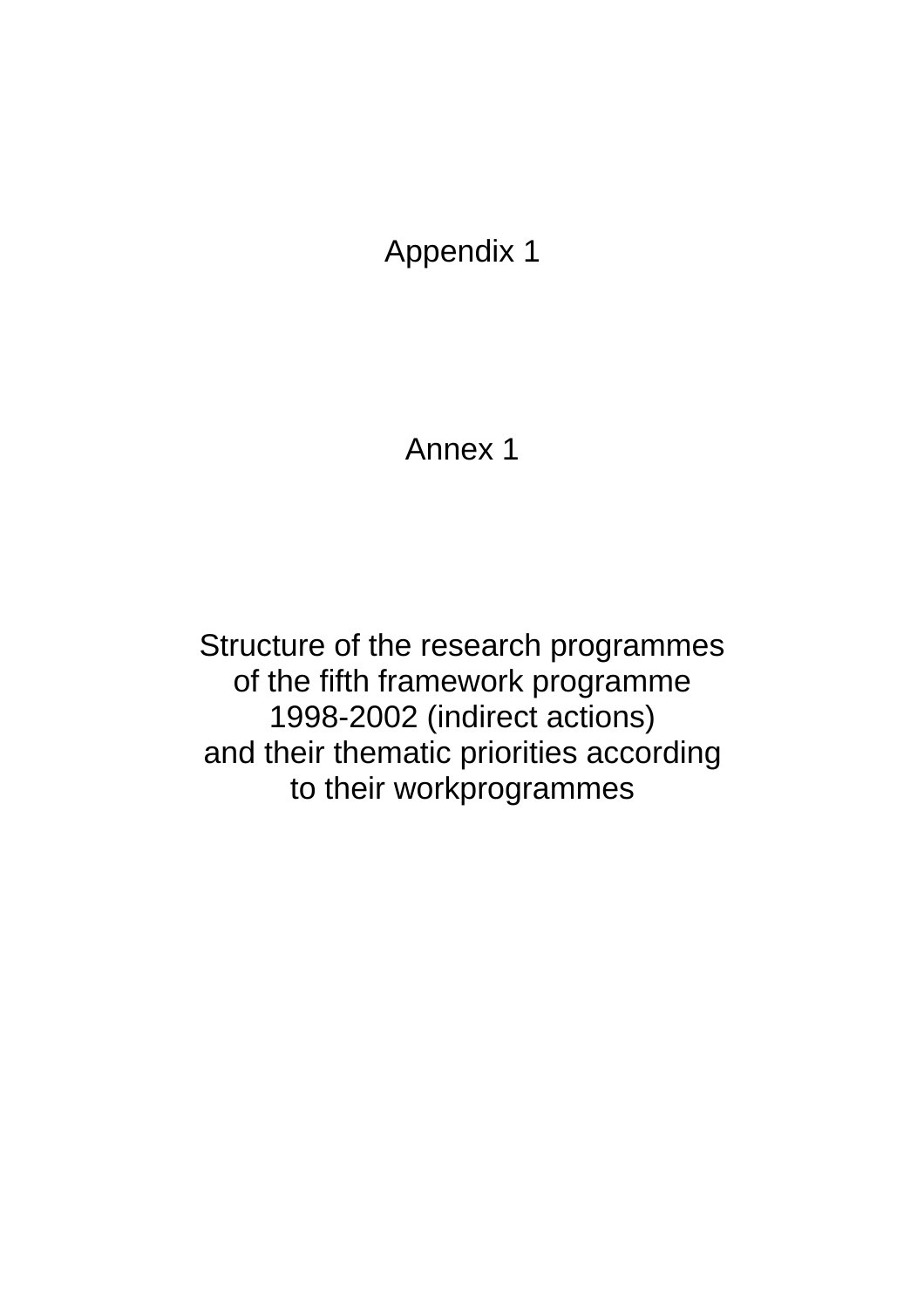#### Structure of the research programmes of the fifth framework programme 1998-2002: (indirect actions):

- 1.  $5<sup>th</sup>$  EC Framework programme
- 1.1. First activity
- 1.1.1. Quality of Life and Management of Living Resources
- 1.1.2. User-friendly Information society
- 1.1.3. Competitive and Sustainable Growth
- 1.1.4. Energy, Environment and Sustainable Development
- **1.2.** Second activity
- 1.2.1. Confirming the International Role of Community Research
- *1.3.* Third activity
- 1.3.1. Promotion of Innovation and Encouragement of SME participation
- **1.4.** Fourth activity
- 1.4.1. Improving the Human Research Potential & the Socio-Economic Knowledge Base
- 2. Euratom Framework Programme
- **2.1 Nuclear Energy**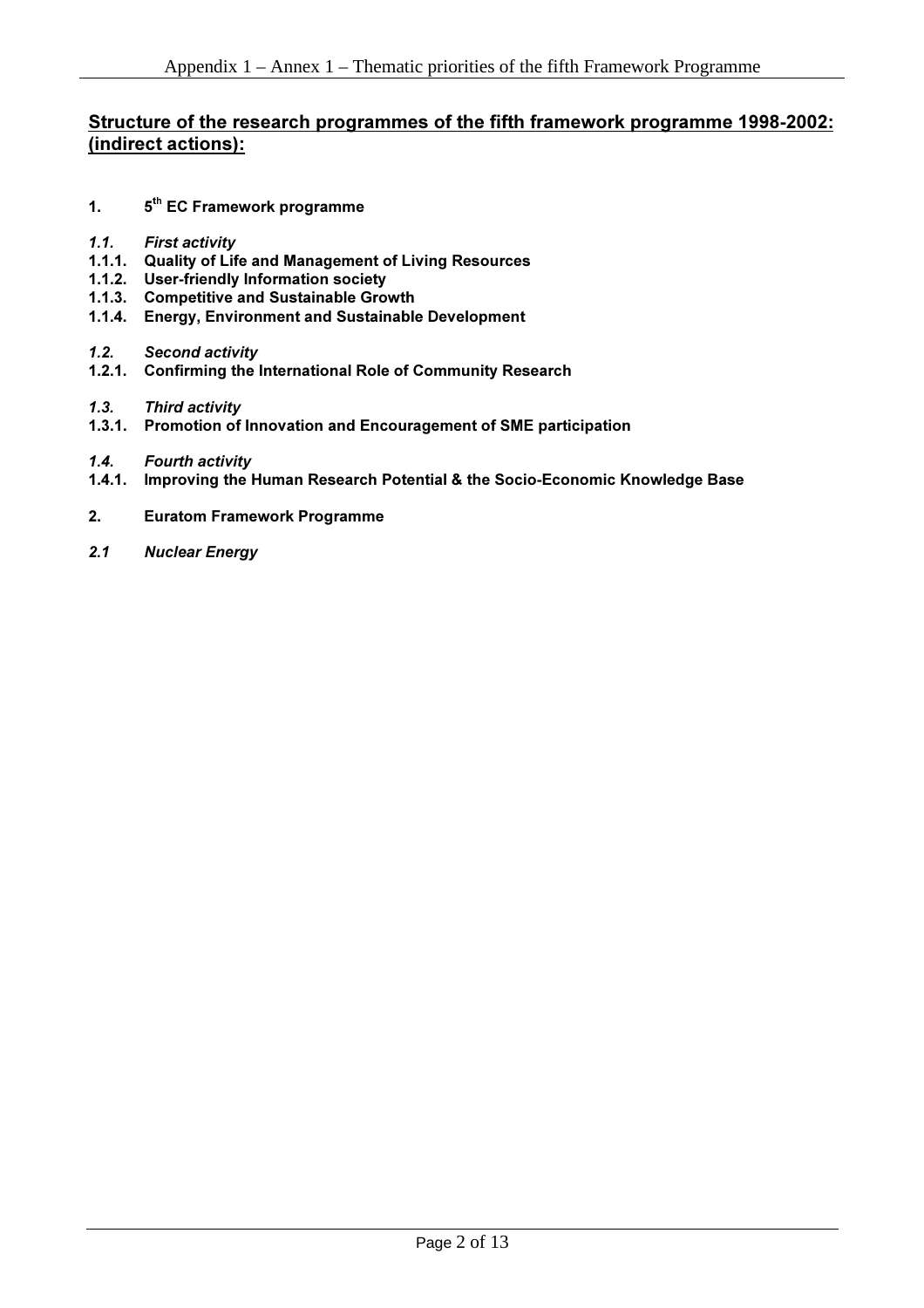## Structure of the thematic priorities of the fifth framework programme 1998-2002: (indirect actions):

| 1.                               | <b>EC Framework programme</b>                                                                                                                                                    |
|----------------------------------|----------------------------------------------------------------------------------------------------------------------------------------------------------------------------------|
| 1.1.                             | <b>First activity</b>                                                                                                                                                            |
| 1.1.1.                           | <b>Quality of Life and Management of Living Resources</b>                                                                                                                        |
| $1.1.1 - 1.$                     | Key action Food, Nutrition and Health                                                                                                                                            |
| $1.1.1 - 1.1$                    | Development of safe and flexible and new and/or improved manufacturing processes and<br>technologies                                                                             |
| $1.1.1 - 1.1.1.$                 | Novel and improved biological raw materials for high quality food                                                                                                                |
| $1.1.1 - 1.1.2$ .                | Advanced and optimised food technologies, packaging systems and process control                                                                                                  |
| $1.1.1 - 1.1.3$ .                | Quality monitoring and traceability throughout the food chain                                                                                                                    |
| $1.1.1 - 1.2$                    | Development of tests to detect and processes to eliminate infectious and toxic agents<br>throughout the food chain                                                               |
| $1.1.1 - 1.2.1$ .                | Improved understanding and control of contamination conditions.                                                                                                                  |
| $1.1.1 - 1.2.2$ .                | Rapid detection tests for pathogens, xenobiotics and hormones.                                                                                                                   |
| $1.1.1 - 1.2.3$ .                | New and safer methods of food production and distribution.                                                                                                                       |
| $1.1.1 - 1.2.4$ .                | New methodologies for assessing microbial, chemical and allergenic risks and exposures.                                                                                          |
| $1.1.1 - 1.3.$                   | Research into the role of food in promoting and sustaining health                                                                                                                |
| $1.1.1 - 1.3.1$ .                | Role and impact of food on physiological functions, physical and mental performance                                                                                              |
| $1.1.1 - 1.3.2$ .                | Particular nutritional needs of defined population groups.                                                                                                                       |
| $1.1.1 - 1.3.3.$                 | Links between diet and chronic diseases and disorders including the genetic factors<br>involved.                                                                                 |
| $1.1.1 - 1.3.4$ .                | Consumer attitudes and reactions with regard to food products, food processing and<br>labelling.                                                                                 |
| $1.1.1.-2.$                      | <b>Key action Control of Infectious Diseases</b>                                                                                                                                 |
| $1.1.1.-2.1.$                    | Development of improved or novel mono-component, multi-component and combined                                                                                                    |
|                                  | vaccines                                                                                                                                                                         |
| $1.1.1.-2.1.1.$                  | Discovery phase and preclinical development of vaccines.                                                                                                                         |
| $1.1.1.-2.1.2.$                  | Development of European networks for clinical and field trials of vaccines.                                                                                                      |
| $1.1.1 - 2.1.3$ .                | Underlying mechanisms ("transdisease vaccinology")                                                                                                                               |
| $1.1.1.-2.2.$                    | Strategies to identify and control infectious diseases                                                                                                                           |
| $1.1.1.-2.2.1.$                  | Comprehensive approaches for the treatment of, and protection against, human and<br>animal infectious diseases.                                                                  |
| $1.1.1 - 2.2.2$ .                | Antimicrobial drug resistance and changes in virulence.                                                                                                                          |
| $1.1.1 - 2.2.3.$                 | Diagnostic tests for humans and animals.                                                                                                                                         |
| $1.1.1 - 2.2.4$ .                | Risk assessment and transmission.                                                                                                                                                |
| $1.1.1.-2.3.$                    | Aspects of public health and care delivery systems                                                                                                                               |
| $1.1.1 - 2.3.1.$                 | Organisational and economic aspects of public health.                                                                                                                            |
| $1.1.1.-2.3.2.$                  | Surveillance, monitoring and evaluation methodologies in prevention and cure.                                                                                                    |
| $1.1.1 - 2.3.3.$                 | Methodologies for product safety surveillance in the market place.                                                                                                               |
| $1.1.1.-3.$                      | Key action The "Cell factory"                                                                                                                                                    |
| $1.1.1.-3.1.$                    | New and innovative health-related processes and products                                                                                                                         |
| $1.1.1.-3.1.1.$                  | Development of new diagnostics, therapeutic substances and strategies.                                                                                                           |
| $1.1.1.-3.1.2.$                  | New and improved technologies for biological productions.                                                                                                                        |
| $1.1.1.-3.1.3.$                  | Novel in-vitro testing as alternatives to animal testing.                                                                                                                        |
| $1.1.1.-3.2.$                    | Energy - efficient bioremediation and waste biotreatment processes                                                                                                               |
| $1.1.1.-3.2.1.$                  | New bioprocesses for preventing industrial pollution, treating, upgrading, and/or recycling<br>bioaccumulable wastes and industrial by-products.                                 |
| $1.1.1.-3.2.2.$                  | Bioassays and biosensors.                                                                                                                                                        |
| $1.1.1 - 3.2.3$ .                | Biodegradation of recalcitrant chemicals.                                                                                                                                        |
| $1.1.1.-3.2.4.$                  | Biodiversity and ecological dynamics of natural and introduced populations.                                                                                                      |
| $1.1.1.-3.2.5.$                  | Development of methods and strategies to ensure the safety of new biomolecules or<br>bioprocesses, and for the identification of recombinant organisms and their residues in the |
|                                  | environment and their impact on human and animal health.                                                                                                                         |
| $1.1.1.-3.3.$<br>$1.1.1.-3.3.1.$ | New biological and biotechnological processes and products from cell factories<br>Exploiting the cellular and molecular characteristics of organisms                             |
| $1.1.1.-3.3.2.$                  | High value-added products and processes involving / derived from micro-organisms,                                                                                                |
|                                  | plants and animals.                                                                                                                                                              |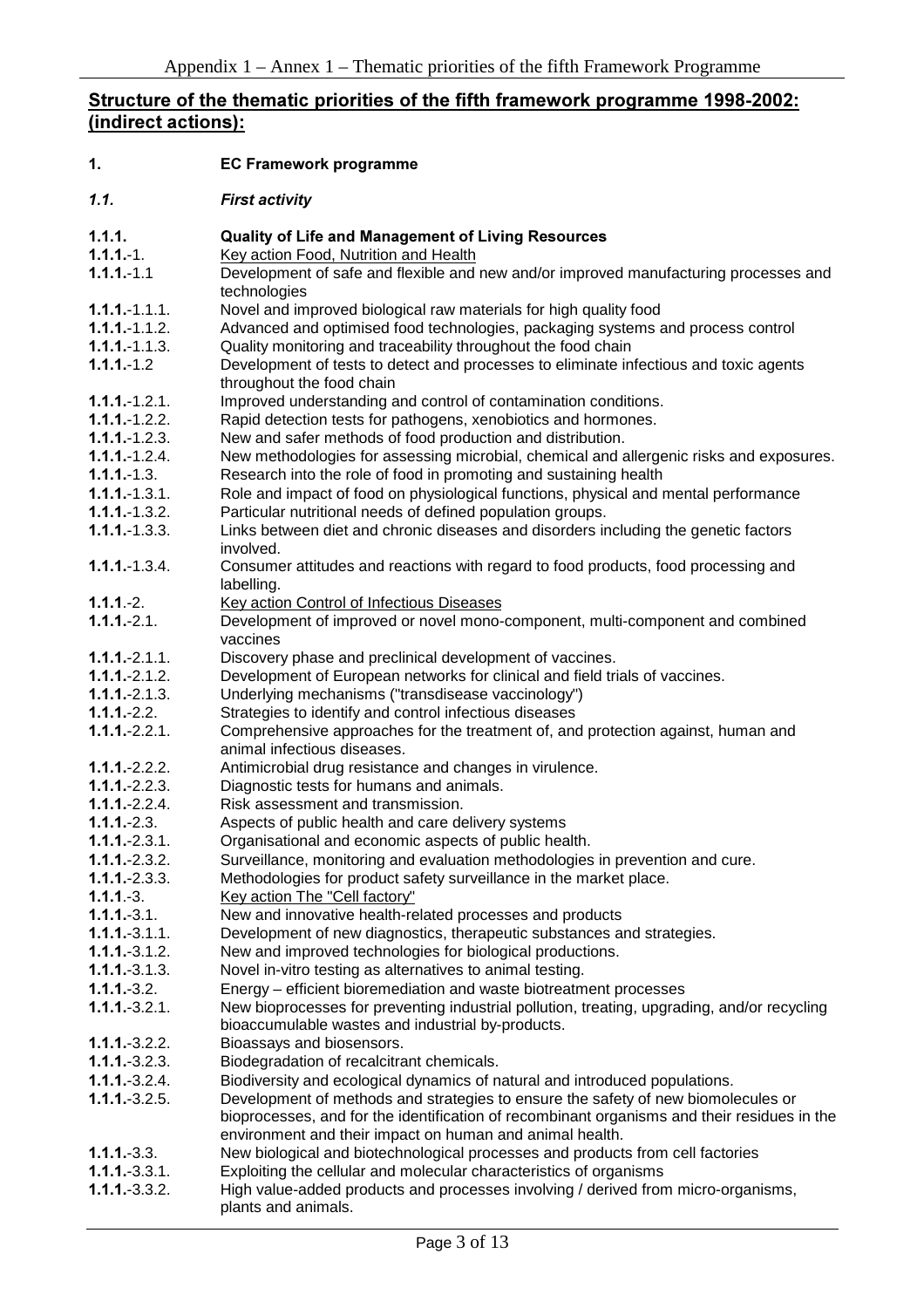| $1.1.1.-3.3.3.$   | Functional biomolecules and biocatalysts.                                                                |  |  |  |
|-------------------|----------------------------------------------------------------------------------------------------------|--|--|--|
| $1.1.1.-3.3.4.$   | Identification and sustainable use of metabolic and genetic diversity as a source of new                 |  |  |  |
|                   | valuable products.                                                                                       |  |  |  |
| $1.1.1.-4.$       | <b>Key action Environment and Health</b>                                                                 |  |  |  |
| $1.1.1.-4.1.$     | Diseases and allergies related to or influenced by the environment, their prevention and                 |  |  |  |
|                   | treatment                                                                                                |  |  |  |
| $1.1.1 - 4.1.1$ . | Analysis and quantification of the impact of environmental factors on human health.                      |  |  |  |
| $1.1.1.-4.1.2.$   | Assessment of the relative importance of, and the interactions between, factors impinging                |  |  |  |
|                   | on health.                                                                                               |  |  |  |
| $1.1.1 - 4.1.3$ . |                                                                                                          |  |  |  |
|                   | Development of an integrated approach to risk management - taking into account                           |  |  |  |
|                   | environmental and public health aspects                                                                  |  |  |  |
| $1.1.1.-4.2.$     | Diagnosis, risk assessment and risk management processes to reduce causes and                            |  |  |  |
|                   | harmful environmental health effects                                                                     |  |  |  |
| $1.1.1.-4.2.1.$   | Development of methods to assess environmental hazards including mixed exposures,                        |  |  |  |
|                   | cumulative and low dose effects                                                                          |  |  |  |
| $1.1.1.4 - 2.2.$  | Improvement of predictive toxicity testing and mechanism-based risk assessment                           |  |  |  |
|                   | consistent with the aim of the reduction and eventual replacement of animal testing.                     |  |  |  |
| $1.1.1.-4.2.3.$   | Improved methods and technologies for long and short-term exposure and effects                           |  |  |  |
|                   | assessment including bio-markers (and bio-indicators) of environmental exposure, and                     |  |  |  |
|                   | susceptibility to environmental agents.                                                                  |  |  |  |
| $1.1.1.-5.$       | Key action Sustainable Agriculture, Fisheries and Forestry                                               |  |  |  |
| $1.1.1.-5.1.$     | New and sustainable systems of production, including breeding methods and exploitation                   |  |  |  |
|                   | in agriculture, fisheries and aquaculture                                                                |  |  |  |
| $1.1.1.-5.1.1.$   | Sustainable agriculture                                                                                  |  |  |  |
| $1.1.1.-5.1.2.$   | Sustainable fisheries and aquaculture                                                                    |  |  |  |
| $1.1.1.-5.2.$     | The integrated production and exploitation of biological materials for non-food users                    |  |  |  |
| $1.1.1.-5.2.1$    | Bulk chemicals (lubricants, paints, detergents, solvents)                                                |  |  |  |
| $1.1.1.-5.2.2$    | Non-wood fibre composites                                                                                |  |  |  |
| $1.1.1.-5.2.3$    | Bioplastics and biopolymers                                                                              |  |  |  |
| $1.1.1.-5.2.4$    | Speciality chemicals (biological control products, cosmetics, food ingredients, drugs and                |  |  |  |
|                   | vaccines)                                                                                                |  |  |  |
| $1.1.1 - 5.2.5$   | <b>Biofuels</b>                                                                                          |  |  |  |
| $1.1.1.-5.3.$     | Sustainable and multi-purpose utilisation of forest resources; the integrated forestry-wood              |  |  |  |
|                   | chain                                                                                                    |  |  |  |
| $1.1.1.-5.3.1$    | Multifunctional management of forests                                                                    |  |  |  |
| $1.1.1.-5.3.2$    | Strategies for the sustainable and multipurpose utilisation of forest resources; the forestry-           |  |  |  |
|                   | wood chain                                                                                               |  |  |  |
| $1.1.1.-5.4.$     | Support for common policies - development of methods of control, surveillance and                        |  |  |  |
|                   | protection including protection of land and prevention of soil erosion. Pre-legislative                  |  |  |  |
|                   | research designed to provide a scientific basis for Community legislation.                               |  |  |  |
| $1.1.1.-5.4.1$    | Community agriculture and the international context                                                      |  |  |  |
| $1.1.1 - 5.4.2$   | CAP measures and related activities including socio-economic aspects                                     |  |  |  |
| $1.1.1 - 5.4.3$   | Monitoring and enforcement of the CFP                                                                    |  |  |  |
|                   | Social and economic basis of the CFP                                                                     |  |  |  |
| $1.1.1 - 5.4.4$   |                                                                                                          |  |  |  |
| $1.1.1.-5.5.$     | New tools and models for the integrated and sustainable development of rural and other<br>relevant areas |  |  |  |
|                   |                                                                                                          |  |  |  |
| $1.1.1.-5.5.1$    | Analysing rural situations, changes and trends                                                           |  |  |  |
| $1.1.1 - 5.5.2$   | Conceptualising integrated development of rural and other relevant areas                                 |  |  |  |
| $1.1.1 - 5.5.3$   | Assessing rural and coastal development performance and policies                                         |  |  |  |
| $1.1.1.-6.$       | Key action The Ageing Population and Disabilities                                                        |  |  |  |
| $1.1.1.-6.1.$     | Age-related illnesses and health problems                                                                |  |  |  |
| $1.1.1.-6.2.$     | Determinants of health ageing                                                                            |  |  |  |
| $1.1.1.-6.3.$     | Democraphy and epidemiology of ageing                                                                    |  |  |  |
| $1.1.1.-6.4.$     | Coping with functional limitations in old age                                                            |  |  |  |
| $1.1.1.-6.5.$     | Health and social care services to older people                                                          |  |  |  |
| $1.1.1.-7$        | Chronic and degenerative diseases, cancer, diabetes, cardivascular diseases                              |  |  |  |
|                   | and rare diseases                                                                                        |  |  |  |
| $1.1.1.-7.1.$     | Aetiology, pathophysiology, progress and outcome of diseases                                             |  |  |  |
| $1.1.1.-7.2.$     | Evaluation of therapies through multinational, large scale studies/trials                                |  |  |  |
| $1.1.1.-7.3.$     | Optimised use of databases, registries, reagents and sample banks                                        |  |  |  |
| $1.1.1.-8.$       | Research into genomes and diseases of genetic origin                                                     |  |  |  |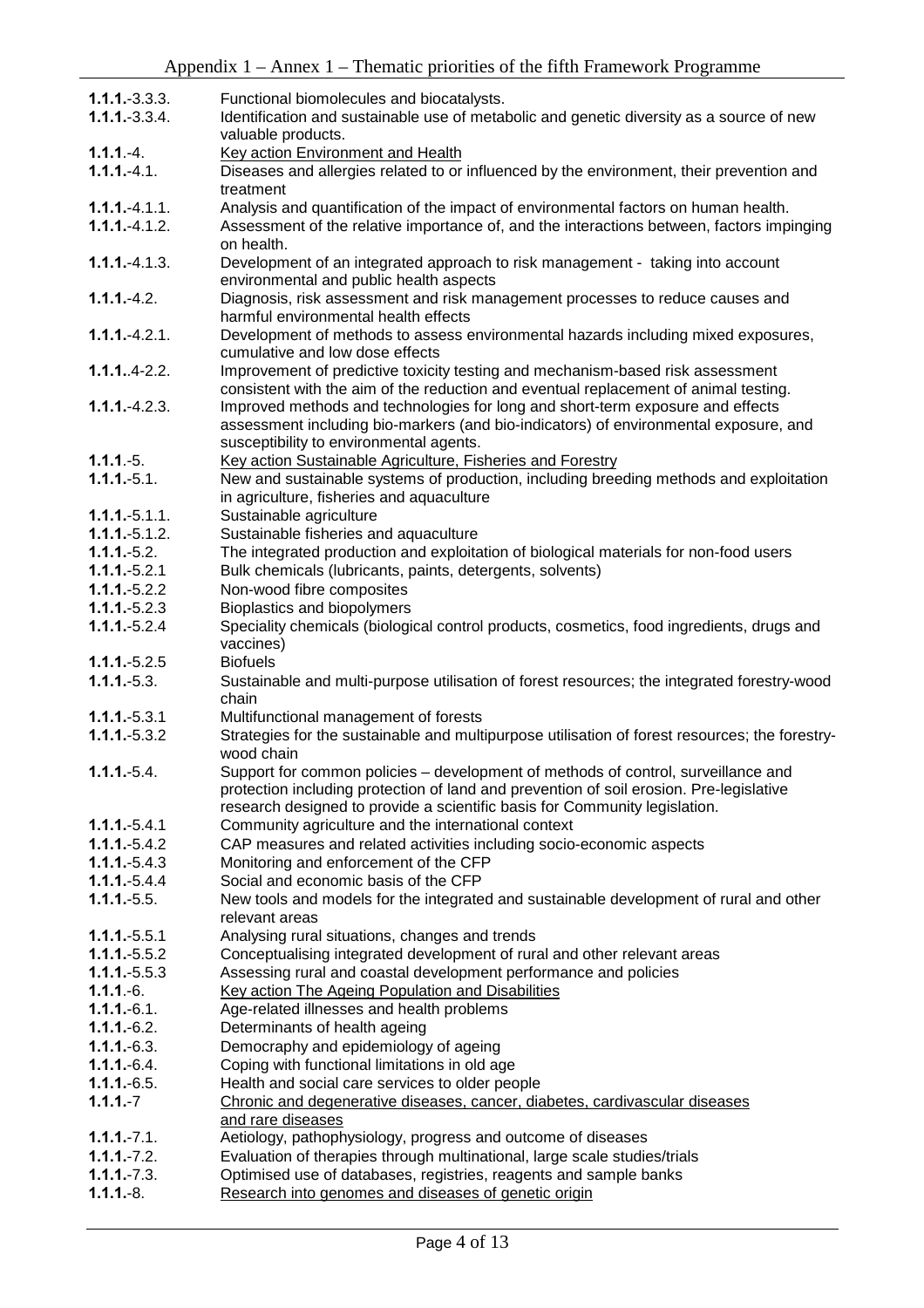| $1.1.1.-8.1.$                          |                                                                                             |  |  |  |  |
|----------------------------------------|---------------------------------------------------------------------------------------------|--|--|--|--|
|                                        | Interpretation of the meaning of genome information                                         |  |  |  |  |
| $1.1.1.-8.2.$                          | Acquisition of, access to and interpretation of genomic and functional data                 |  |  |  |  |
| $1.1.1.-8.3$                           | Development of novel expression systems, model organisms, mutant, transgenic and            |  |  |  |  |
|                                        | hybrid organisms                                                                            |  |  |  |  |
| $1.1.1.-8.4.$                          | Development and application of underpinning biochemistry, biophysical,                      |  |  |  |  |
|                                        | statistical and computational approaches                                                    |  |  |  |  |
|                                        |                                                                                             |  |  |  |  |
| $1.1.1.-9.$                            | Neurosciences                                                                               |  |  |  |  |
| $1.1.1.-9.1.$                          | Cell communication including mechanisms of learning and memory                              |  |  |  |  |
| $1.1.1.-9.2.$                          | Brain theories, computational neuroscience and neuroinformatics                             |  |  |  |  |
| $1.1.1.-9.3.$                          | Brain development, disorders and repair and their clinical, epidemiological and social      |  |  |  |  |
|                                        | implications                                                                                |  |  |  |  |
| $1.1.1.-9.4.$                          | Behaviour, cognition and functional mapping of the brain                                    |  |  |  |  |
| $1.1.1 - 10.$                          | Public health and health services research                                                  |  |  |  |  |
| $1.1.1 - 10.1.$                        | Public health research, health services research and health and safety                      |  |  |  |  |
| $1.1.1 - 10.2$ .                       |                                                                                             |  |  |  |  |
|                                        | Fighting drug related problems                                                              |  |  |  |  |
| $1.1.1 - 11.$                          | Research relating to the persons with disabilities                                          |  |  |  |  |
| $1.1.1 - 11.1.$                        | Determinants of impairment, disability and handicap                                         |  |  |  |  |
| $1.1.1 - 11.2$ .                       | Methodologies for the assessment of quality of life                                         |  |  |  |  |
| $1.1.1 - 11.3$ .                       | Innovative technological research for the rehabilitation and assistance                     |  |  |  |  |
| $1.1.1 - 11.4.$                        | Health and social care delivery                                                             |  |  |  |  |
| $1.1.1 - 12.$                          | Biomedical ethics and bioethics in the context of respect for fundamental                   |  |  |  |  |
|                                        | human values                                                                                |  |  |  |  |
| $1.1.1 - 12.1.$                        | Ethical aspects of scientific and technological developments                                |  |  |  |  |
| $1.1.1 - 12.2$ .                       | Ethical framework for life sciences                                                         |  |  |  |  |
| $1.1.1 - 12.3.$                        | Public policies, law and bioethics                                                          |  |  |  |  |
| $1.1.1 - 12.4$ .                       | Bioethics infrastructures and methodologies                                                 |  |  |  |  |
| $1.1.1 - 13.$                          | Socio-economic aspects of life sciences and technologies                                    |  |  |  |  |
|                                        |                                                                                             |  |  |  |  |
| $1.1.1 - 13.1.$                        | Development of indicators and knowledge bases relevant to public policy                     |  |  |  |  |
|                                        | decision making and regulation; technology evaluation and assessment, public perception     |  |  |  |  |
|                                        | and information                                                                             |  |  |  |  |
| $1.1.1 - 13.2.$                        | Analysis of the links between life sciences and technologies and policies in the field of   |  |  |  |  |
|                                        | industry, agriculture, fisheries, food, environment, sustainable development, public health |  |  |  |  |
| $1.1.1 - 13.3$                         | Analysis of social and economic driving forces and of barriers to development and           |  |  |  |  |
|                                        | exploitation of new opportunities in the bioindustries                                      |  |  |  |  |
|                                        |                                                                                             |  |  |  |  |
| $1.1.1 - 14.$                          | Support for research infrastructures                                                        |  |  |  |  |
|                                        |                                                                                             |  |  |  |  |
| $1.1.1 - 14.1.$                        | <b>Biological collections</b>                                                               |  |  |  |  |
| $1.1.1 - 14.2.$                        | Biological information resources                                                            |  |  |  |  |
| $1.1.1 - 14.3$ .                       | Clinical research facilities                                                                |  |  |  |  |
| $1.1.1 - 14.4.$                        | Pre-clinical research facilities                                                            |  |  |  |  |
| $1.1.1 - 14.5.$                        | Facilities for aquaculture and fishery research                                             |  |  |  |  |
|                                        |                                                                                             |  |  |  |  |
| 1.1.2.                                 | User-friendly Information society (IST)                                                     |  |  |  |  |
| $1.1.2 - 1.$                           | Key action Systems and services for the citizen                                             |  |  |  |  |
| $1.1.2 - 1.1.$                         | RTD spanning key action 1                                                                   |  |  |  |  |
| $1.1.2 - 1.1.1$                        | New models for providing services to citizens                                               |  |  |  |  |
| $1.1.2 - 1.2.$                         | Health                                                                                      |  |  |  |  |
| $1.1.2 - 1.2.1$                        | Personal health systems                                                                     |  |  |  |  |
| $1.1.2 - 1.2.2$                        | Clinical, biological, managerial and imaging systems for health professionals               |  |  |  |  |
| $1.1.2 - 1.2.3$                        | New generation tele-medicine services                                                       |  |  |  |  |
| $1.1.2 - 1.3.$                         |                                                                                             |  |  |  |  |
| $1.1.2 - 1.3.1.$                       | Persons with special needs, including the disabled and the elderly                          |  |  |  |  |
| $1.1.2 - 1.4.$                         | Systems and services for independent living<br>Administrations                              |  |  |  |  |
|                                        |                                                                                             |  |  |  |  |
| $1.1.2 - 1.4.1.$                       | Systems enhancing the efficiency and user-friendliness of administrations                   |  |  |  |  |
| $1.1.2 - 1.4.2$ .                      | On-line support to democratic processes                                                     |  |  |  |  |
| $1.1.2 - 1.5.$                         | Environment                                                                                 |  |  |  |  |
| $1.1.2 - 1.5.1$ .                      | Intelligent environmental monitoring and management systems                                 |  |  |  |  |
| $1.1.2 - 1.5.2$ .                      | Environment risk and emergency management systems                                           |  |  |  |  |
| $1.1.2 - 1.6$ .                        | Transport and tourism                                                                       |  |  |  |  |
| $1.1.2 - 1.6.1$ .                      | Intelligent infrastructure and mobility management                                          |  |  |  |  |
| $1.1.2 - 1.6.2$ .<br>$1.1.2 - 1.6.3$ . | Systems for intelligent vehicles<br>Systems and services for tourism                        |  |  |  |  |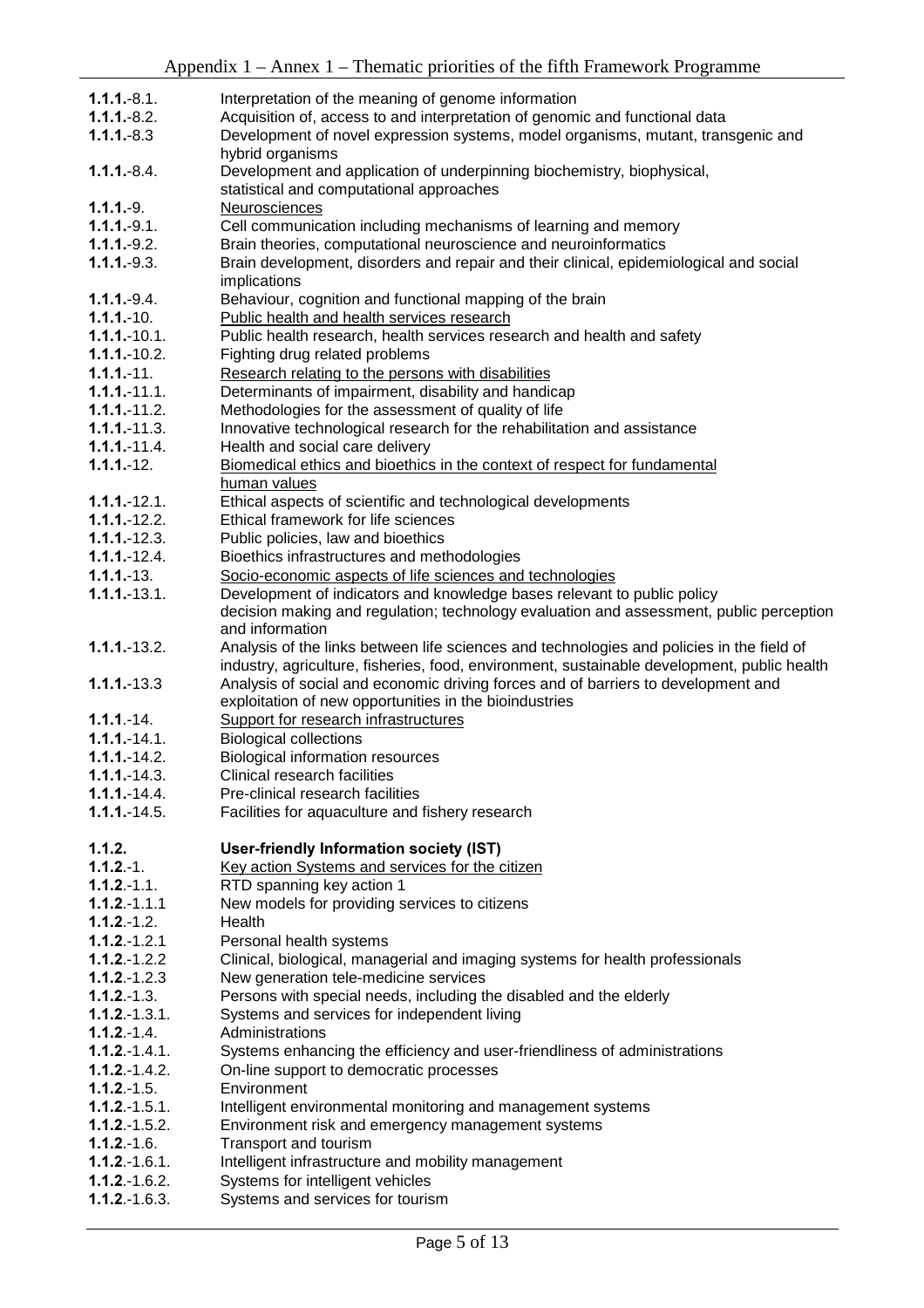| $1.1.2.-2.$     |                                                                                            |
|-----------------|--------------------------------------------------------------------------------------------|
| $1.1.2.-2.1.$   | Key action New Methods of Work and Electronic Commerce                                     |
|                 | RTD spanning key action 2                                                                  |
| $1.1.2 - 2.1.1$ | New perspectives for work and business                                                     |
| $1.1.2.-2.1.2.$ | Corporate knowledge management                                                             |
| $1.1.2 - 2.2$   | Flexible, mobile and remote working methods and tools                                      |
| $1.1.2 - 2.2.1$ | Workplace design                                                                           |
| $1.1.2 - 2.2.2$ | Team work                                                                                  |
| $1.1.2 - 2.2.3$ | Dynamic networked organisations                                                            |
| $1.1.2.-2.3$    | Management systems for suppliers and consumers                                             |
| $1.1.2.-2.3.1$  | Digital design and life-cycle management for products and services                         |
| $1.1.2 - 2.3.2$ | New market mediation systems                                                               |
| $1.1.2 - 2.3.3$ | Enhanced consumer-supplier relationships                                                   |
| $1.1.2 - 2.4$   | Information and network security and other confidence-building technologies                |
| $1.1.2 - 2.4.1$ | Identification and authentication                                                          |
| $1.1.2 - 2.4.2$ | Secure electronic financial transactions                                                   |
| $1.1.2 - 2.4.3$ | Digital object transfer                                                                    |
| $1.1.2.-3$      | Key action Multimedia Content and Tools                                                    |
| $1.1.2 - 3.1$   | RTD spanning key action 3                                                                  |
| $1.1.2.-3.1.1$  | Social and business models for multimedia content                                          |
| $1.1.2 - 3.2$   | Interactive publishing, digital content and cultural heritage                              |
| $1.1.2 - 3.2.1$ | Authoring and design systems                                                               |
| $1.1.2 - 3.2.2$ | Content management and personalisation                                                     |
| $1.1.2 - 3.2.3$ | Access to scientific and cultural heritage                                                 |
| $1.1.2 - 3.2.4$ | Digital preservation of cultural heritage                                                  |
| $1.1.2 - 3.3$   | Education and training                                                                     |
| $1.1.2.-3.3.1$  | Open platforms and tools for personalised learning                                         |
| $1.1.2 - 3.3.2$ | The flexible university                                                                    |
| $1.1.2 - 3.3.3$ | Advanced training systems                                                                  |
| $1.1.2 - 3.4$   | Human language technologies                                                                |
| $1.1.2 - 3.4.1$ | Multilinguality in digital content and services                                            |
| $1.1.2 - 3.4.2$ | Natural interactivity                                                                      |
| $1.1.2 - 3.5$   | Information access, filtering, analysis and handling                                       |
| $1.1.2 - 3.5.1$ | Multi-sensory forms of content                                                             |
| $1.1.2 - 3.5.2$ | Media representation and access: new models and standards                                  |
| $1.1.2 - 4$     | Key action Essential Technologies and Infrastructures                                      |
| $1.1.2 - 4.1$   | RTD spanning key action IV                                                                 |
| $1.1.2 - 4.1.1$ | Convergence and integration: scenarios and analyses                                        |
| $1.1.2 - 4.2$   | Technologies for management of information processing, communications and networks,        |
|                 | including broad-band, together with their implementation, interoperability and application |
| $1.1.2 - 4.2.1$ | <b>Concurrent systems</b>                                                                  |
| $1.1.2 - 4.2.2$ | Real-time systems                                                                          |
| $1.1.2 - 4.2.3$ | Network integration, interoperability and interworking                                     |
| $1.1.2 - 4.2.4$ | Technologies for network management and service-level interworking                         |
| $1.1.2 - 4.2.5$ | All-optical and terabit networks                                                           |
| $1.1.2 - 4.3$   | Technologies and engineering for software, systems and services, including high-quality    |
|                 | statistics                                                                                 |
| $1.1.2 - 4.3.1$ | Component-based software engineering                                                       |
| $1.1.2 - 4.3.2$ | Engineering of intelligent services                                                        |
| $1.1.2 - 4.3.3$ | Methods and tools for intelligence and knowledge sharing                                   |
| $1.1.2 - 4.3.4$ | Information management methods                                                             |
| $1.1.2 - 4.4$   | Real-time and large-scale simulation and visualisation technologies                        |
| $1.1.2 - 4.4.1$ | Real-time simulation and visualisation technologies                                        |
| $1.1.2 - 4.4.2$ | Large scale shared virtual and augmented environments                                      |
| $1.1.2 - 4.5$   | Mobile and personal communications and systems, including satellite-related systems and    |
|                 | services                                                                                   |
| $1.1.2 - 4.5.1$ | Re-configurable radio systems and networks                                                 |
| $1.1.2 - 4.5.2$ | Terrestrial wireless systems and networks                                                  |
| $1.1.2 - 4.5.3$ | Integrated satellite systems and services                                                  |
| $1.1.2 - 4.5.4$ | Advanced tools and technologies for wireless communications                                |
| $1.1.2 - 4.6$   | Interfaces making use of the various senses                                                |
|                 |                                                                                            |

1.1.2.-4.6.1 Adaptable multi-sensory interfaces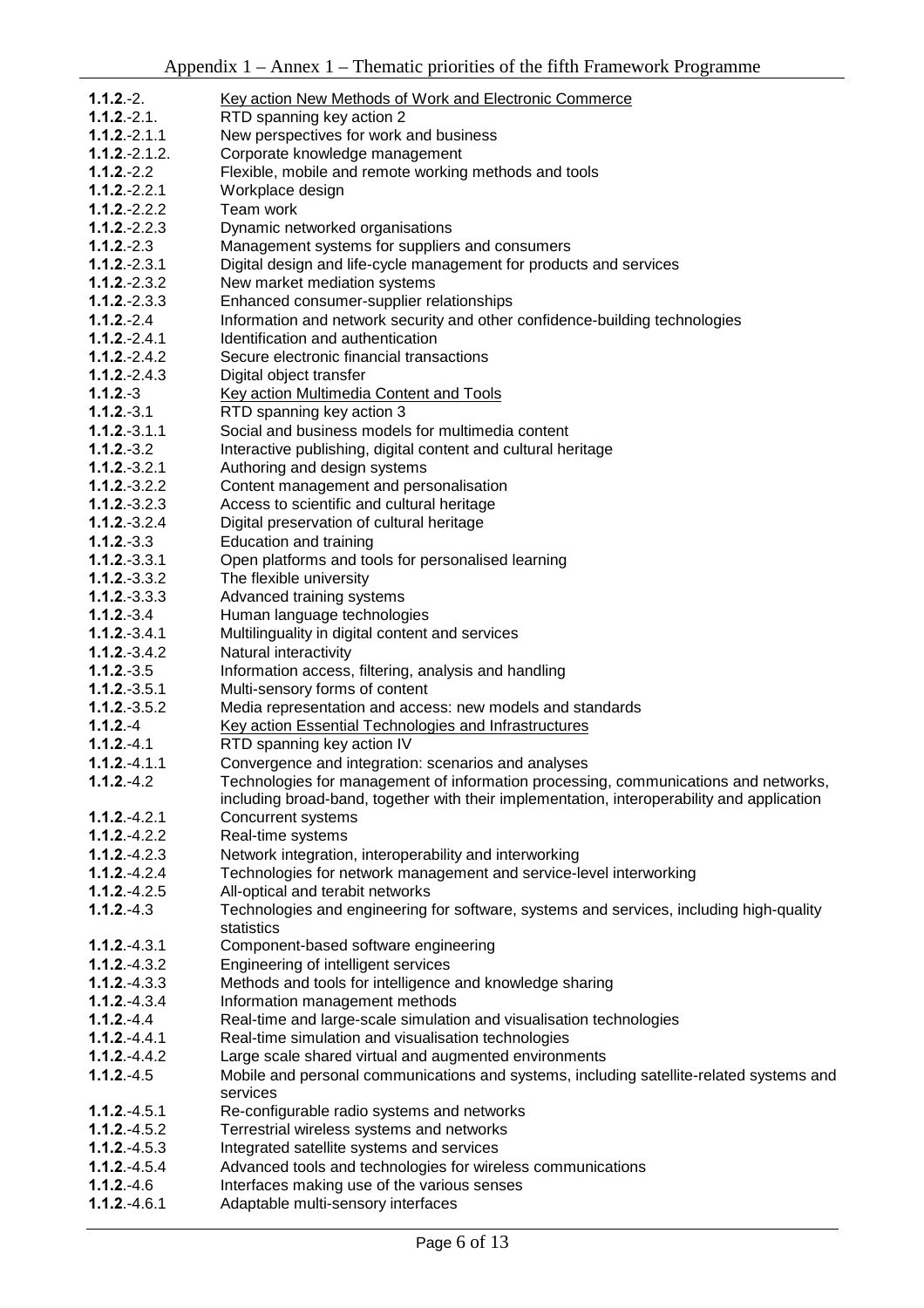| $1.1.2 - 4.7$                      | Peripherals, sub-systems and microsystems                                                                   |
|------------------------------------|-------------------------------------------------------------------------------------------------------------|
| $1.1.2 - 4.7.1$                    | Peripherals technologies                                                                                    |
| $1.1.2 - 4.7.2$                    | Subsystems technologies                                                                                     |
| $1.1.2 - 4.7.3$                    | Microsystems                                                                                                |
| $1.1.2 - 4.8$                      | Microelectronics                                                                                            |
| $1.1.2 - 4.8.1$                    | Microelectronics and opto-electronics design                                                                |
| $1.1.2 - 4.8.2$ .                  | Application competencies                                                                                    |
|                                    |                                                                                                             |
| $1.1.2 - 4.8.3$                    | Processes, equipment and materials                                                                          |
| $1.1.2 - 4.8.4$                    | Advanced opto-electronics and microelectronics                                                              |
| $1.1.2.-5$                         | Cross programme themes                                                                                      |
| $1.1.2.-5.1$                       | Cross programme actions                                                                                     |
| $1.1.2 - 5.1.1$                    | CPA1: Integrated applications platforms and services                                                        |
| $1.1.2 - 5.1.2$                    | CPA2: Dependability in services and technologies                                                            |
| $1.1.2 - 5.1.3$                    | CPA3: Design-for-all for an inclusive information society                                                   |
| $1.1.2 - 5.1.4$                    | CPA4: New indicators and statistical methods                                                                |
| $1.1.2.-5.2$                       | Cross-programme clusters                                                                                    |
| $1.1.2.-5.2.1$                     | CPCO: Open Cross-programme clusters                                                                         |
| $1.1.2.-6$                         | Generic activities: Future and emerging technologies                                                        |
| $1.1.2.-6.1$                       | FET O: Open domain                                                                                          |
| $1.1.2.-6.2$                       | <b>Proactive Initiatives</b>                                                                                |
| $1.1.2 - 6.2.1$                    |                                                                                                             |
|                                    | FET P1: Quantum information processing and communications                                                   |
| $1.1.2 - 6.2.2$                    | FET P2: Universal information ecosystems                                                                    |
| $1.1.2 - 6.2.3$                    | FET P3: Nanotechnology information devices                                                                  |
| $1.1.2 - 7$                        | Support for research infrastructures: research networking                                                   |
| $1.1.2 - 7.1$                      | RN1: Broad-band interconnection of national research, education and training networks,                      |
|                                    | and testbeds                                                                                                |
| $1.1.2 - 7.2$                      | RN2: Testbeds for advanced networking and application experiments                                           |
| $1.1.2.-8$                         | <b>IST support measures</b>                                                                                 |
| $1.1.2.-8.1$                       | Take-up Measures                                                                                            |
| $1.1.2.-8.2$                       | Concerted actions and thematic networks                                                                     |
|                                    |                                                                                                             |
|                                    |                                                                                                             |
| $1.1.2.-8.3$                       | Accompanying measures                                                                                       |
| $1.1.2.-8.4$                       | Technology stimulation projects to encourage and facilitate SME participation                               |
| $1.1.2.-8.5$                       | <b>Training Fellowships</b>                                                                                 |
| 1.1.3.                             | <b>Competitive and Sustainable Growth</b>                                                                   |
|                                    |                                                                                                             |
| $1.1.3 - 1$                        | Key Action Innovative Products, Processes and Organisation                                                  |
| $1.1.3 - 1.1$                      |                                                                                                             |
| $1.1.3 - 1.1.1$                    | Efficient production, including design, manufacturing and control<br>Integrated « product -service » design |
| $1.1.3 - 1.1.2$                    |                                                                                                             |
|                                    | Advanced production and construction technologies                                                           |
| $1.1.3 - 1.1.3$                    | Safe and reliable extended life of products and industrial systems                                          |
| $1.1.3 - 1.2$                      | Intelligent production                                                                                      |
| $1.1.3 - 1.2.1$                    | Design of products and production-service systems                                                           |
| $1.1.3 - 1.2.2$                    | Intelligent manufacturing and processing                                                                    |
| $1.1.3 - 1.2.3$                    | Monitoring and optimal use of indistrial systems                                                            |
| $1.1.3 - 1.3$                      | Eco-efficient processing and design                                                                         |
| $1.1.3 - 1.3.1$                    | Eco-efficient design of products and processes                                                              |
| $1.1.3 - 1.3.2$                    | Cleaner processes products and eco-efficient technologies                                                   |
| $1.1.3 - 1.3.3$                    | Product recovery and waste recycling                                                                        |
| $1.1.3 - 1.4$                      | Organisation of production and work                                                                         |
| $1.1.3 - 1.4.1$                    | New methods of organisation, work and human capital improvement                                             |
| $1.1.3 - 1.4.2$                    | Adaptation of enterprises and human oriented production                                                     |
| $1.1.3 - 1.4.3$                    | Knowledge, learning and management of change                                                                |
| $1.1.3.-2$                         | <b>Key Action Sustainable Mobility and Intermodality</b>                                                    |
| $1.1.3 - 2.1$                      |                                                                                                             |
|                                    | Socio-economic scenarios for mobility of people and goods                                                   |
| $1.1.3 - 2.1.1$                    | Quantitative tools for decision-making                                                                      |
| $1.1.3 - 2.1.2$                    | Driving forces in transport                                                                                 |
| $1.1.3 - 2.1.3$                    | Policies for sustainable mobility                                                                           |
| $1.1.3 - 2.2$                      | Infrastructures and their interfaces with transport means and systems                                       |
| $1.1.3 - 2.2.1$<br>$1.1.3 - 2.2.2$ | Infrastructure development and maintenance<br>Environment                                                   |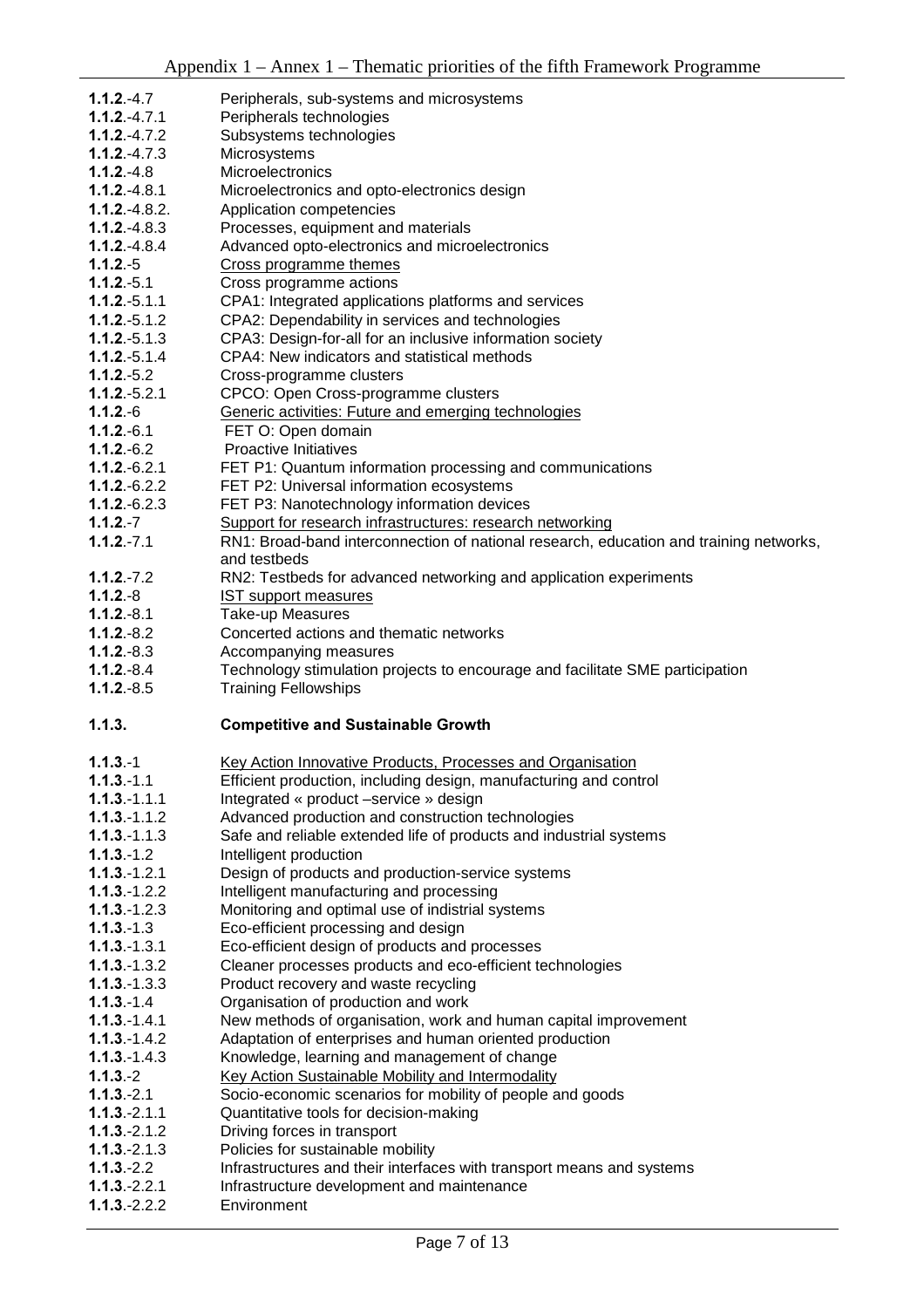| $1.1.3 - 2.2.3$ | Safety                                                                                             |  |  |  |  |
|-----------------|----------------------------------------------------------------------------------------------------|--|--|--|--|
| $1.1.3 - 2.2.4$ | Security                                                                                           |  |  |  |  |
| $1.1.3 - 2.2.5$ | Human factors                                                                                      |  |  |  |  |
| $1.1.3 - 2.3$   | Modal and intermodal transport management systems                                                  |  |  |  |  |
| $1.1.3 - 2.3.1$ | Traffic management systems                                                                         |  |  |  |  |
| $1.1.3 - 2.3.2$ | Transport and mobility services                                                                    |  |  |  |  |
| $1.1.3 - 2.3.3$ | Second generation satellite navigation and positioning systems                                     |  |  |  |  |
| $1.1.3.-3$      | <b>Key Action Land Transport and Marine Technologies</b>                                           |  |  |  |  |
| $1.1.3.-3.1$    | Critical technologies for road and rail transport                                                  |  |  |  |  |
| $1.1.3.-3.1.1$  | Efficient, clean and intelligent road and rail transport vehicle technologies                      |  |  |  |  |
| $1.1.3 - 3.1.2$ | Innovative and safe road and rail transport vehicle concepts                                       |  |  |  |  |
| $1.1.3.-3.1.3$  | Human/vehicle interaction                                                                          |  |  |  |  |
| $1.1.3.-3.2$    | Critical marine technologies                                                                       |  |  |  |  |
| $1.1.3 - 3.2.1$ | Efficient, safe and environmentally friendly ships and vessels                                     |  |  |  |  |
| $1.1.3 - 3.2.2$ | Maximising interopearbility and vessel performances                                                |  |  |  |  |
| $1.1.3 - 3.2.3$ | Innovative technologies for the monitoring, exploration and sustainable exploitation of the<br>sea |  |  |  |  |
| $1.1.3 - 4$     | Key Action New Perspectives in Aeronautics                                                         |  |  |  |  |
| $1.1.3 - 4.1$   | Reducing aircraft development cost and time to market                                              |  |  |  |  |
| $1.1.3 - 4.1.1$ | Advanced design systems and tools                                                                  |  |  |  |  |
| $1.1.3 - 4.1.2$ | Manufacturing                                                                                      |  |  |  |  |
| $1.1.3 - 4.1.3$ | Product quality control                                                                            |  |  |  |  |
| $1.1.3 - 4.2$   | Improving aircraft efficiency                                                                      |  |  |  |  |
| $1.1.3 - 4.2.1$ | Aerodynamics                                                                                       |  |  |  |  |
| $1.1.3 - 4.2.2$ | Structures and materials application                                                               |  |  |  |  |
| $1.1.3 - 4.2.3$ | Propulsion                                                                                         |  |  |  |  |
| $1.1.3 - 4.2.4$ | Systems and equipment                                                                              |  |  |  |  |
| $1.1.3 - 4.2.5$ | Configurational and interdisciplinary aspects                                                      |  |  |  |  |
| $1.1.3 - 4.3$   | Improving environmental friendliness of aircraft                                                   |  |  |  |  |
| $1.1.3 - 4.3.1$ | Low pollutant emissions                                                                            |  |  |  |  |
| $1.1.3 - 4.3.2$ | <b>External noise</b>                                                                              |  |  |  |  |
| $1.1.3 - 4.3.3$ | Cabin environment                                                                                  |  |  |  |  |
| $1.1.3 - 4.4$   | Improving operational capability and safety of aircraft                                            |  |  |  |  |
| $1.1.3 - 4.4.1$ | Air traffic management (ATM) related air borne systems                                             |  |  |  |  |
| $1.1.3 - 4.4.2$ | <b>Operational Maintenance</b>                                                                     |  |  |  |  |
| $1.1.3 - 4.4.3$ | Accident prevention                                                                                |  |  |  |  |
| $1.1.3 - 4.4.4$ | Accident survivability                                                                             |  |  |  |  |
| $1.1.3.-5$      | RTD Activities of a Generic Nature : materials and their technologies for production and           |  |  |  |  |
|                 | transformation and new and improved materials and production technologies in the steel             |  |  |  |  |
| $1.1.3 - 5.1$   | field<br>Cross-cutting generic materials technologies                                              |  |  |  |  |
| $1.1.3.-5.2$    | Advanced functional materials                                                                      |  |  |  |  |
| $1.1.3.-5.3$    | Sustainable chemistry                                                                              |  |  |  |  |
| $1.1.3 - 5.4$   | Expanding the limits and durability of structural materials                                        |  |  |  |  |
| $1.1.3 - 5.5$   | Iron and steel production                                                                          |  |  |  |  |
| $1.1.3.-5.6$    | Steel casting, rolling and downstream treatment                                                    |  |  |  |  |
| $1.1.3 - 5.7$   | Steel utilisation                                                                                  |  |  |  |  |
| $1.1.3.-6$      | RTD Activities of a Generic Nature: Measurements and Testing                                       |  |  |  |  |
| $1.1.3 - 6.1$   | Instrumentation                                                                                    |  |  |  |  |
| $1.1.3 - 6.2$   | Methodologies for measurements and testing                                                         |  |  |  |  |
| $1.1.3.-6.3$    | Support to the development of certified reference materials (CRMs)                                 |  |  |  |  |
| $1.1.3 - 7$     | <b>Support to Research Infrastructures</b>                                                         |  |  |  |  |
| $1.1.3 - 7.1$   | Support activities to medium and large scale facilities                                            |  |  |  |  |
| $1.1.3 - 7.2$   | Setting up of virtual institutes                                                                   |  |  |  |  |
| $1.1.3 - 7.3$   | Reference databases                                                                                |  |  |  |  |
| $1.1.3 - 7.4$   | Measurement and quality management infrastructures                                                 |  |  |  |  |
|                 |                                                                                                    |  |  |  |  |
|                 |                                                                                                    |  |  |  |  |
| 1.1.4.          | <b>Energy, Environment and Sustainable Development</b>                                             |  |  |  |  |

## Part A. **Environment and Sustainable Development**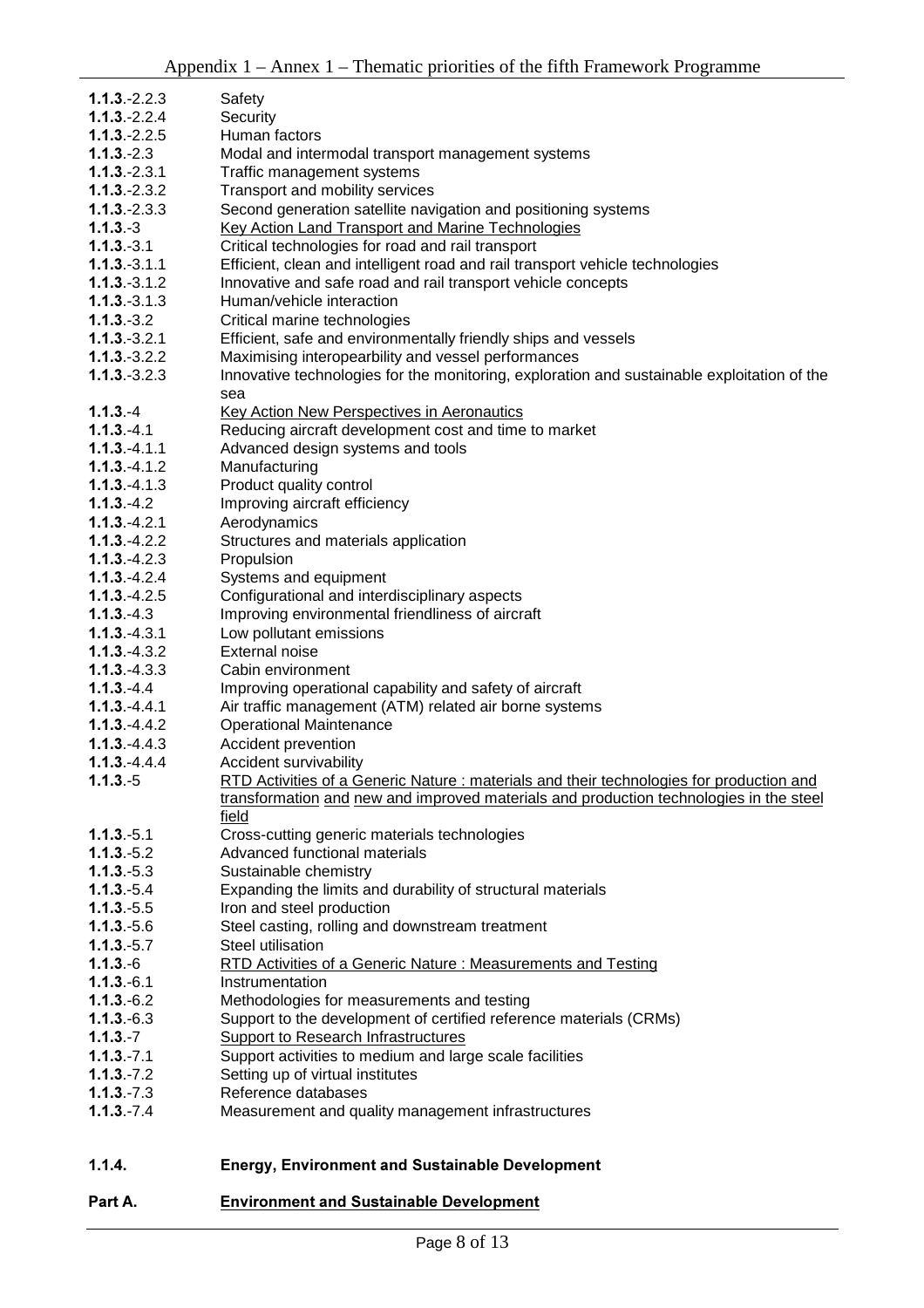| $1.1.4 - 1.$                       | Key action Sustainable Management and Quality of Water                                              |  |  |  |
|------------------------------------|-----------------------------------------------------------------------------------------------------|--|--|--|
| $1.1.4 - 1.1.$                     | Integrated management and sustainable use of water resources at catchment scale                     |  |  |  |
| $1.1.4 - 1.1.1.$                   | Strategic planning and integrated management methodologies and tools at catchment                   |  |  |  |
|                                    | scale                                                                                               |  |  |  |
| $1.1.4 - 1.1.2$ .                  | Socio-economic aspects of sustainable use of water                                                  |  |  |  |
| $1.1.4 - 1.1.3$ .                  | Operational management schemes and decision support systems                                         |  |  |  |
| $1.1.4 - 1.2.$                     | Ecological quality of freshwater ecosystems and wetlands                                            |  |  |  |
| $1.1.4 - 1.2.1.$                   | Ecosystem functioning                                                                               |  |  |  |
| $1.1.4 - 1.2.2$ .                  | Ecological quality targets                                                                          |  |  |  |
| $1.1.4 - 1.3.$                     | Treatment and purification technologies                                                             |  |  |  |
| $1.1.4 - 1.3.1.$                   | Management of water in the city                                                                     |  |  |  |
| $1.1.4 - 1.3.2.$                   | Waste water treatment and re-use                                                                    |  |  |  |
| $1.1.4 - 1.4.$                     | Pollution prevention                                                                                |  |  |  |
| $1.1.4 - 1.4.1.$                   | Abatement of water pollution from contaminated land, landfills and<br>sediments                     |  |  |  |
| $1.1.4 - 1.4.2$ .                  | Combating diffuse pollution                                                                         |  |  |  |
| $1.1.4 - 1.5.$                     | Surveillance, early warning and communication systems                                               |  |  |  |
| $1.1.4 - 1.5.1.$                   | Pollution surveillance and control                                                                  |  |  |  |
| $1.1.4 - 1.5.2$ .                  | Improved flood and drought forecasting                                                              |  |  |  |
| $1.1.4 - 1.6.$                     | Regulation of stocks and technologies for arid and semi-arid regions and generally water-           |  |  |  |
|                                    | deficient regions                                                                                   |  |  |  |
| $1.1.4 - 1.6.1.$                   | Water resources use and management                                                                  |  |  |  |
| $1.1.4 - 1.6.2$ .                  | Prevention and mitigation of saline water intrusion                                                 |  |  |  |
| $1.1.4 - 1.6.3.$                   | Technological development and management tools                                                      |  |  |  |
| $1.1.4 - 2$                        | Key action Global Change, Climate and Biodiversity                                                  |  |  |  |
| $1.1.4 - 2.1$<br>$1.1.4 - 2.1.1$ . | To understand, detect, assess and predict global change processes<br>Atmospheric composition change |  |  |  |
| $1.1.4 - 2.1.2$ .                  | Stratospheric ozone depletion                                                                       |  |  |  |
| $1.1.4 - 2.1.3.$                   | Climate change prediction and scenarios                                                             |  |  |  |
| $1.1.4 - 2.1.4$ .                  | Climate variability and abrupt climate changes                                                      |  |  |  |
| $1.1.4 - 2.2.$                     | To foster better understanding of terrestrial (including freshwater) and marine ecosystems          |  |  |  |
|                                    | and their interactions                                                                              |  |  |  |
| $1.1.4 - 2.2.1.$                   | Ecosystem vulnerability                                                                             |  |  |  |
| $1.1.4 - 2.2.2.$                   | Interactions between ecosystems and the carbon and nitrogen cycles                                  |  |  |  |
| $1.1.4 - 2.2.3.$                   | Assessing and conserving biodiversity                                                               |  |  |  |
| $1.1.4 - 2.3.$                     | Scenarios and strategies for responding to global issues                                            |  |  |  |
| $1.1.4 - 2.3.1$                    | Mitigation and adaptation to global change                                                          |  |  |  |
| $1.1.4 - 2.3.2.$                   | Reconcilling the conservation of biodiversity with economic development                             |  |  |  |
| $1.1.4 - 2.3.3.$                   | Fighting land degradation and desertification                                                       |  |  |  |
| $1.1.4 - 2.3.4.$                   | Compatibility between EU and international environmental policies and links with trade              |  |  |  |
| $1.1.4 - 2.4.$                     | European component of the global observing systems                                                  |  |  |  |
| $1.1.4 - 2.4.1.$                   | Better exploitation of existing data and adaptation of existing observing systems                   |  |  |  |
| $1.1.4 - 2.4.2.$                   | Development of new long-term observing capacity                                                     |  |  |  |
| $1.1.4.-3.$                        | Key action Sustainable Marine Ecosystems                                                            |  |  |  |
| $1.1.4.-3.1.$                      | Improved knowledge of marine processes, ecosystems and interactions                                 |  |  |  |
| $1.1.4 - 3.1.1.$                   | Better assessment of naturally occuring mechanisms of ecosystem functioning                         |  |  |  |
| $1.1.4.-3.1.2.$                    | Assessment of sedimentary systems for the sustainable management and use of the                     |  |  |  |
|                                    | shelf, slope and deep-sea floor                                                                     |  |  |  |
| $1.1.4 - 3.1.3$ .                  | Transport pathways and impacts of pollutants, key elements and nutrients in the marine              |  |  |  |
|                                    | environment                                                                                         |  |  |  |
| $1.1.4.-3.2.$                      | Reducing the anthropogenic impact on biodiversity and the sustainable functioning of                |  |  |  |
|                                    | marine ecosystems, and facilitating the development of safe, economic and sustainable               |  |  |  |
| $1.1.4 - 3.2.1.$                   | exploitation technologies<br>Reversing the trend in loss of marine biodiversity                     |  |  |  |
| $1.1.4 - 3.2.2.$                   | Reducing the effects of anthropogenic activities on the marine environment and                      |  |  |  |
|                                    | recovering degraded marine systems                                                                  |  |  |  |
| $1.1.4 - 3.2.3.$                   | Technologies for safe, sustainable and economic exploitation of marine resources                    |  |  |  |
| $1.1.4 - 3.3.$                     | Monitoring and managing coastal processes and the coastal zone                                      |  |  |  |
| $1.1.4 - 3.3.1.$                   | Integrated studies on land-ocean interation                                                         |  |  |  |
| $1.1.4 - 3.3.2.$                   | Coastal zone changes                                                                                |  |  |  |
| $1.1.4 - 3.3.3.$                   | Coastal protection against flooding and erosion                                                     |  |  |  |
|                                    |                                                                                                     |  |  |  |

1.1.4.-3.3.4. Coastal processes monitoring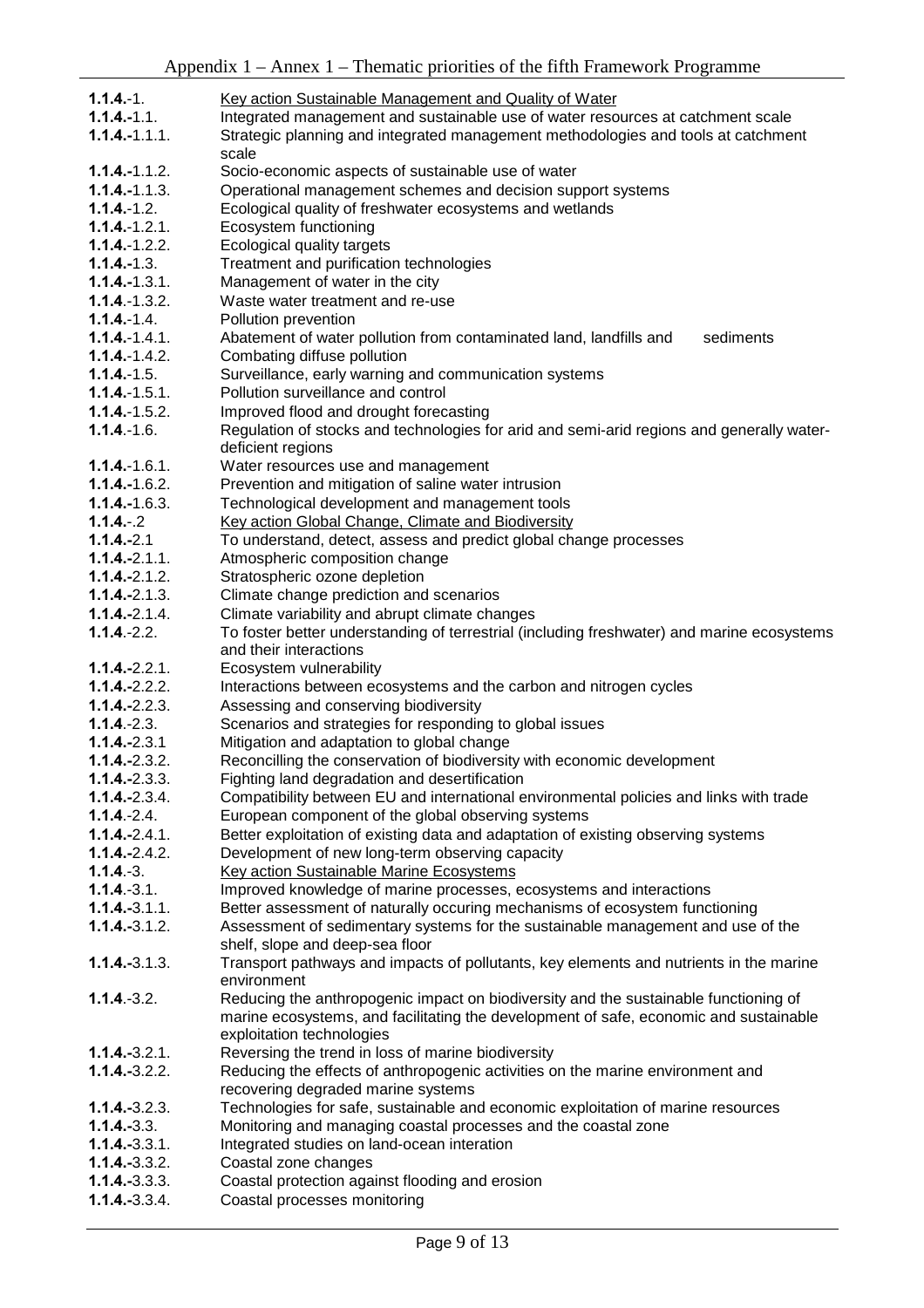- **1.1.4.-3.4.** Operational forecasting of environmental constraints of offshore activities
- 1.1.4. Key action City of Tomorrow and Cultural Heritage
- 1.1.4.-4.1. Sustainable city planning and rational resource management
- **1.1.4.-4.1.1.** Improving urban governance and decision making
- **1.1.4.-4.1.2.** Improving the quality of urban life<br>**1.1.4.-**4.1.3. Waste reduction and its life cycle
- Waste reduction and its life cycle management
- 4.1.4. Economic development, competitiveness and employment
- **1.1.4.**-4.2. Protection, conservation and enhancement of European cultural heritage
- 1.1.4.-4.2.1. Improved damage assessment on cultural heritage
- 4.2.2. Development of innovative conservation strategies
- 4.2.3. Foster integration of cultural heritage in the urban setting
- 1.1.4.-4.3. Development and demonstration of technologies for safe, economic, clean, effective and sustainable preservation, recovery, renovation, construction, dismantling and demolition of the built environment, in particular for large groups of buildings
- 4.3.1. Revitalisation of city centres and neighbourhoods
- **1.1.4.**-4.4. Comparative assessment and cost effective implementation of strategies for sustainable transport systems in an urban environment
- 4.4.1. Strategic approaches and methodologies in urban planning towards sustainable urban transport
- 4.4.2. Comparative assessment and demonstration of new transport technologies and related infrastructure

#### **Part B Energy**

| $1.1.4.-5$                         | Key action Cleaner Energy Systems, including Renewable Energies                                                                                                                     |  |  |  |
|------------------------------------|-------------------------------------------------------------------------------------------------------------------------------------------------------------------------------------|--|--|--|
| $1.1.4.-5.1$                       | Large scale generation of electricity and/or heat with reduced CO <sub>2</sub> emissions from coal,                                                                                 |  |  |  |
|                                    | biomass and other fuels, including combined heat and power                                                                                                                          |  |  |  |
| $1.1.4.-5.1.1.$                    | Cleaner fuels by substitution and treatment                                                                                                                                         |  |  |  |
| $1.1.4.-5.1.2.$                    | More efficient energy conversion processes or cycles, including combution efficiency                                                                                                |  |  |  |
| $1.1.4 - 5.1.3$ .                  | More efficient gas turbines                                                                                                                                                         |  |  |  |
| $1.1.4 - 5.1.4$ .                  | Optimisation of CHP systems                                                                                                                                                         |  |  |  |
| $1.1.4.-5.2$                       | Development and demonstration, including for decentralised generation, of the main new<br>and renewable energy sources, in particular, biomass, wind and solar technologies, and of |  |  |  |
|                                    | fuel cells                                                                                                                                                                          |  |  |  |
| $1.1.4.-5.2.1.$                    | Biomass (including waste) conversion systems                                                                                                                                        |  |  |  |
| $1.1.4.-5.2.2.$                    | Wind energy optimisation                                                                                                                                                            |  |  |  |
| $1.1.4.-5.2.3.$<br>$1.1.4.-5.2.4.$ | Cost efficient photocoltaic                                                                                                                                                         |  |  |  |
| $1.1.4.-5.2.5.$                    | Solar thermal concentrating systems<br>Other renewable energies                                                                                                                     |  |  |  |
| $1.1.4.-5.2.6.$                    |                                                                                                                                                                                     |  |  |  |
|                                    | Efficient, reliable and cost effective fuel cell systems                                                                                                                            |  |  |  |
| $1.1.4 - 5.3.$<br>$1.1.4.-5.3.1.$  | Integration of new and renewable energy sources into energy systems<br>Integrating renewable energy sources into the grid and stand alone systems                                   |  |  |  |
| $1.1.4.-5.3.2.$                    |                                                                                                                                                                                     |  |  |  |
| $1.1.4.-5.3.3.$                    | Hybrid systems                                                                                                                                                                      |  |  |  |
| $1.1.4.-5.4.$                      | Improving the acceptability of renewables                                                                                                                                           |  |  |  |
| $1.1.4.-5.4.1.$                    | Cost effective environmental abatement technologies for power production                                                                                                            |  |  |  |
|                                    | Reduction of local and global environment degrading emissions                                                                                                                       |  |  |  |
| $1.1.4.-6$                         | Key action Economic and Efficient Energy for a Competitive Europe                                                                                                                   |  |  |  |
| $1.1.4 - 6.1$                      | Technologies for the rational and efficient end use of energy                                                                                                                       |  |  |  |
| $1.1.4 - 6.1.1.$                   | Spatial integration                                                                                                                                                                 |  |  |  |
| $1.1.4 - 6.1.2.$                   | <b>Building sustainability</b>                                                                                                                                                      |  |  |  |
| $1.1.4 - 6.1.3.$                   | Efficient space heating, cooling, ventilation, lighting systems and domestic appliances,<br>and integration of renewables into buildings                                            |  |  |  |
| $1.1.4 - 6.1.4.$                   | Transport combustion optimisation with cleaner hydrocarbon and alternative transport<br>fuels                                                                                       |  |  |  |
| $1.1.4 - 6.1.5$ .                  | Hybrid and electric drivelines, and energy storage and conversion devices                                                                                                           |  |  |  |
| $1.1.4 - 6.1.6$ .                  | Proving innovative public and private transport means                                                                                                                               |  |  |  |
| $1.1.4 - 6.1.7$ .                  | Efficient cross-sectoral technologies and better managed industrial<br>processes                                                                                                    |  |  |  |
| $1.1.4 - 6.2.$                     | Technologies for the transmission and distribution of energy                                                                                                                        |  |  |  |
| $1.1.4 - 6.2.1.$                   | Assuring electric power flow reliability and stability and increasing power line efficiency                                                                                         |  |  |  |
| $1.1.4.-6.2.2.$                    | Interconnection and load shaping                                                                                                                                                    |  |  |  |
|                                    |                                                                                                                                                                                     |  |  |  |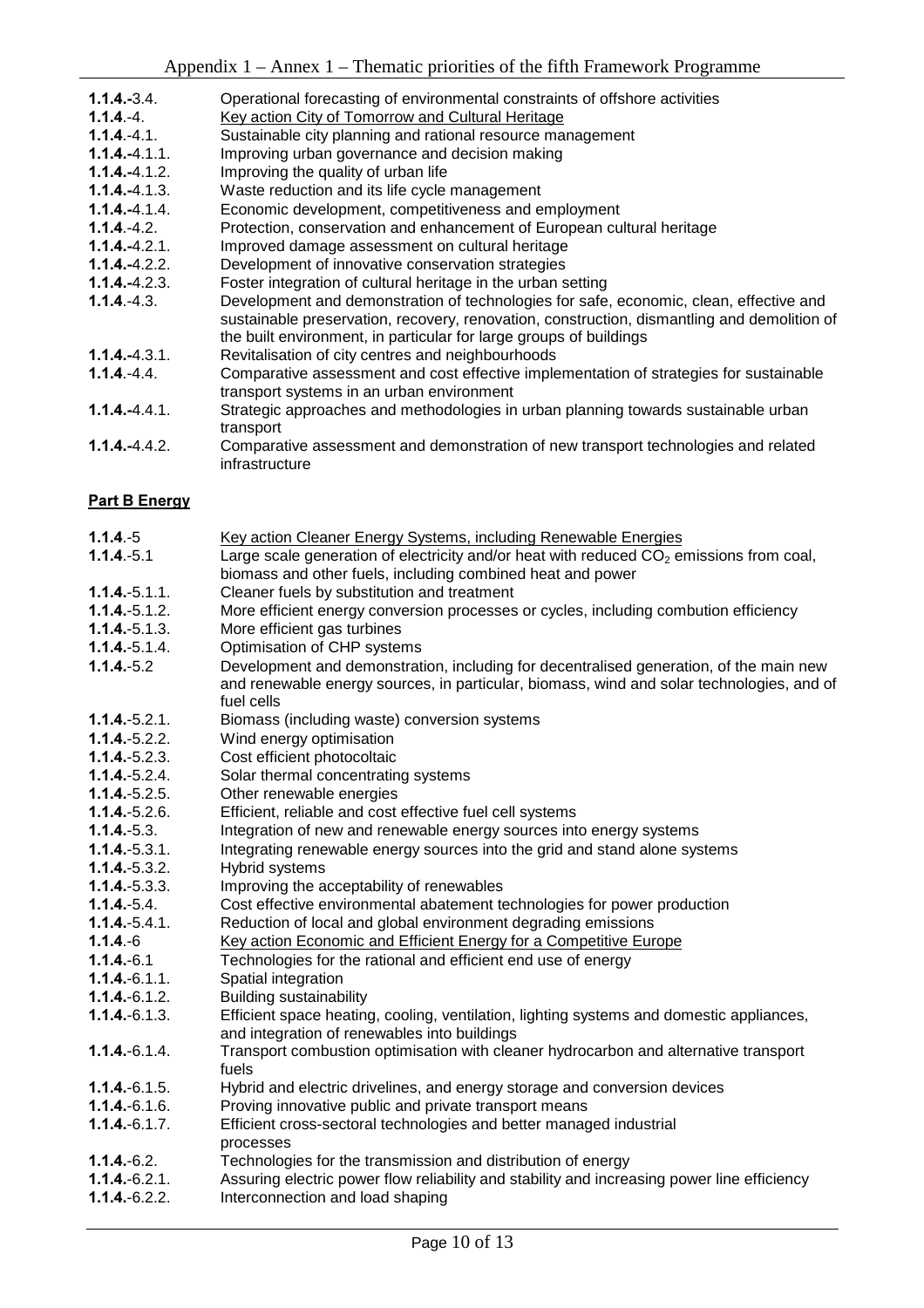|                   | $\mu$ reported a $\mu$ million $\mu$ is a momentum of the main Framework Frogramme                                                                                             |  |  |  |  |
|-------------------|--------------------------------------------------------------------------------------------------------------------------------------------------------------------------------|--|--|--|--|
| $1.1.4 - 6.2.3$   | More efficient and safer transport of gas                                                                                                                                      |  |  |  |  |
| $1.1.4 - 6.2.4$ . | Cost effective heating and cooling distribution                                                                                                                                |  |  |  |  |
| $1.1.4 - 6.3$     | Technologies for the storage of energy on both macro and micro scale                                                                                                           |  |  |  |  |
| $1.1.4 - 6.3.1.$  | Optimising power quality, by means of energy storage, for stand-alone renewable and                                                                                            |  |  |  |  |
|                   | hybrid systems and for transport                                                                                                                                               |  |  |  |  |
| $1.1.4 - 6.3.2.$  | Stability related electrical energy storage                                                                                                                                    |  |  |  |  |
| $1.1.4 - 6.3.3.$  | Intermittent storage of energy, including heat and cold storage                                                                                                                |  |  |  |  |
| $1.1.4 - 6.3.4.$  | Safer, lighter and more energy-efficient gas storage                                                                                                                           |  |  |  |  |
| $1.1.4 - 6.3.5.$  | Reliable high capacity microstorage                                                                                                                                            |  |  |  |  |
| $1.1.4 - 6.4$     | More efficient exploration, extraction and production technologies for hydrocarbons                                                                                            |  |  |  |  |
| $1.1.4 - 6.4.1$ . | Cost effective and more efficient exploration and production of<br>hydrocarbons                                                                                                |  |  |  |  |
| $1.1.4 - 6.4.2$ . | Deepwaters, marginal fields and new frontiers, including Arctic                                                                                                                |  |  |  |  |
| $1.1.4 - 6.4.3.$  | Reduced environmental impact and improved safety in exploration and production                                                                                                 |  |  |  |  |
| $1.1.4.-6.5.$     | Improving the efficiency of new and renewable energy sources                                                                                                                   |  |  |  |  |
| $1.1.4 - 6.5.1.$  | Cost effective wind turbine components                                                                                                                                         |  |  |  |  |
| $1.1.4 - 6.5.2.$  | Cost effective components for photovoltaic module systems and solar thermal<br>concentrating systems                                                                           |  |  |  |  |
| $1.1.4 - 6.5.3.$  | Cost effective components for biomass and waste                                                                                                                                |  |  |  |  |
| $1.1.4 - 6.5.4$ . | Other renewable energy sources                                                                                                                                                 |  |  |  |  |
| $1.1.4.-6.6.$     | The elaboration of scenarios on supply and demand technologies in                                                                                                              |  |  |  |  |
|                   | economy/environment/energy (E3) systems and their interactions, and the analysis of the<br>cost effectiveness (based on whole life costs) and efficiency of all energy sources |  |  |  |  |
| $1.1.4 - 6.6.1$ . | Technological change anticipation                                                                                                                                              |  |  |  |  |
| $1.1.4 - 6.6.2.$  | Prospective and policy impact analysis                                                                                                                                         |  |  |  |  |
| $1.1.4 - 6.6.3.$  | Market changes and technology absorption                                                                                                                                       |  |  |  |  |
| $1.1.4 - 7$       | RTD activities of a generic nature                                                                                                                                             |  |  |  |  |
| $1.1.4 - 7.1.$    | The fight against major natural and technological hazards                                                                                                                      |  |  |  |  |
| $1.1.4 - 7.2.$    | The development of generic Earth observation satellite technologies                                                                                                            |  |  |  |  |
| $1.1.4.-7.3.$     | Socio-economic aspects of environmental change in the perspective of sustainable                                                                                               |  |  |  |  |
|                   | development                                                                                                                                                                    |  |  |  |  |
| $1.1.4.-8$        | RTD activities of a generic nature                                                                                                                                             |  |  |  |  |
| $1.1.4 - 8.1$     | Socio Economic aspects of energy within the perspective of sustainable development:                                                                                            |  |  |  |  |
| $1.1.4 - 8.1.1.$  | Tools for technology assessment                                                                                                                                                |  |  |  |  |
| $1.1.4 - 8.1.2$ . | Acceptability and choices<br>Innovation                                                                                                                                        |  |  |  |  |
| $1.1.4 - 8.1.3.$  | <b>Externalities</b>                                                                                                                                                           |  |  |  |  |
| $1.1.4.-8.2$      |                                                                                                                                                                                |  |  |  |  |
|                   | Socio Economic aspects of energy within the perspective of sustainable development:<br>Methodologies for global systems analysis                                               |  |  |  |  |
| $1.1.4 - 8.2.1.$  | Economy-environment-energy modelling framework                                                                                                                                 |  |  |  |  |
| $1.1.4 - 8.2.2.$  | Matching technology implementing potentials                                                                                                                                    |  |  |  |  |
| $1.1.4.-9$        | Support for research infrastructures                                                                                                                                           |  |  |  |  |
|                   |                                                                                                                                                                                |  |  |  |  |
| 1.2.              | <b>Second activity</b>                                                                                                                                                         |  |  |  |  |
| 1.2.1.            | <b>Confirming the International Role of Community Research</b>                                                                                                                 |  |  |  |  |
| $1.2.1 - 1.$      | Co-operation with certain categories of third countries                                                                                                                        |  |  |  |  |
| $1.2.1 - 1.1.$    | States in the pre-accession phase                                                                                                                                              |  |  |  |  |
| $1.2.1 - 1.2.$    | NIS and CEECs not in the pre-accession phase                                                                                                                                   |  |  |  |  |
| $1.2.1 - 1.3.$    | Mediterranean partner countries                                                                                                                                                |  |  |  |  |
| $1.2.1 - 1.4.$    | Research for development                                                                                                                                                       |  |  |  |  |
| $1.2.1 - 1.5.$    | Emerging economies and industrialised countries                                                                                                                                |  |  |  |  |
| $1.2.1 - 2.$      | Training for researchers                                                                                                                                                       |  |  |  |  |
| $1.2.1 - 3.$      | Co-ordination                                                                                                                                                                  |  |  |  |  |
| 1.3.              | <b>Third activity</b>                                                                                                                                                          |  |  |  |  |
|                   |                                                                                                                                                                                |  |  |  |  |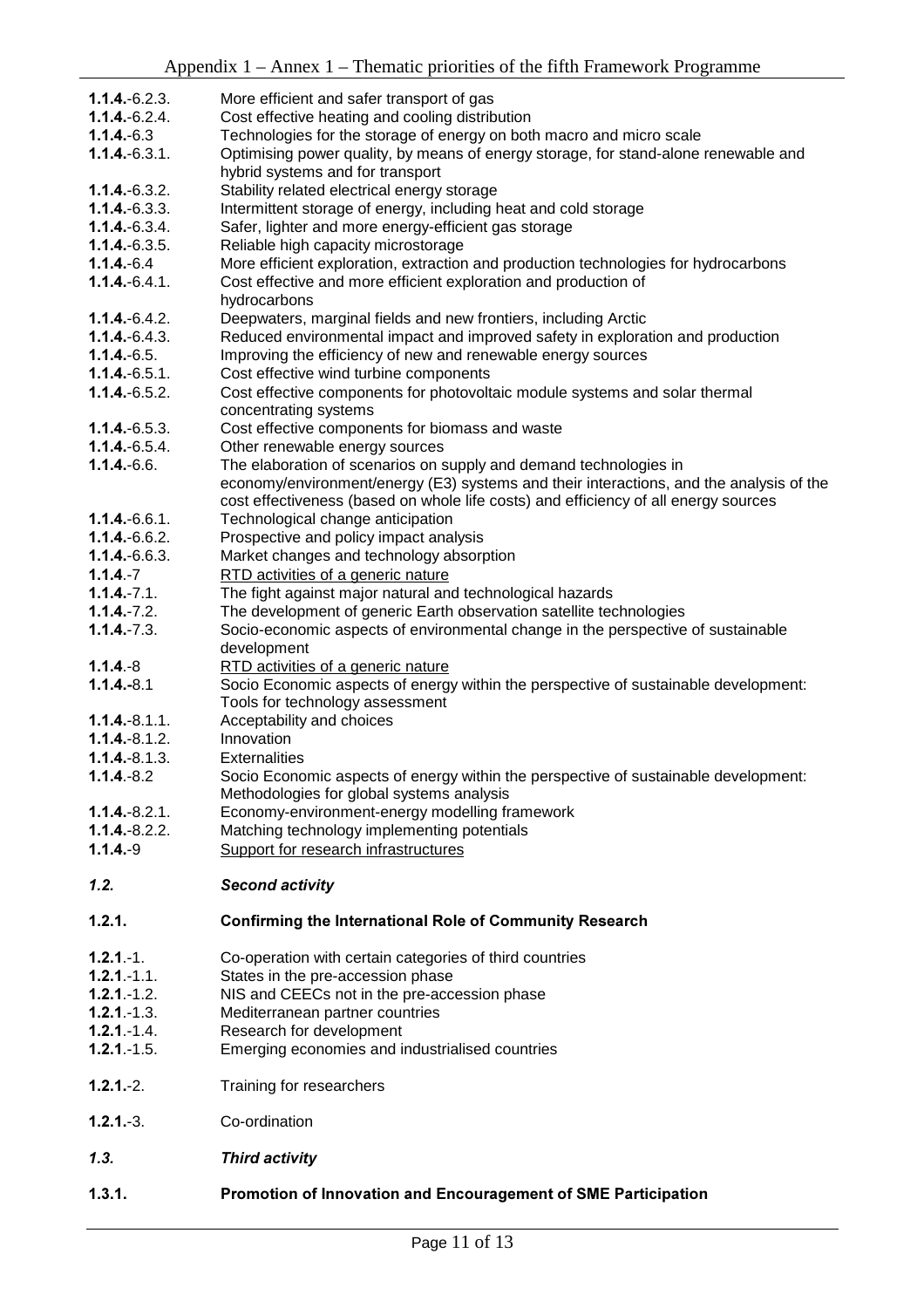| $1.3.1 - 1.$   | Promotion of Innovation                                                                                                                                                                                                                                          |
|----------------|------------------------------------------------------------------------------------------------------------------------------------------------------------------------------------------------------------------------------------------------------------------|
| $1.3.1 - 1.1.$ | <b>Studies and Good Practices</b>                                                                                                                                                                                                                                |
| $1.3.1 - 1.2.$ | New approaches to technology transfer                                                                                                                                                                                                                            |
| $1.3.1 - 2.$   | Encouraging SME participation                                                                                                                                                                                                                                    |
| $1.3.1 - 2.1.$ | A single complementary entry point                                                                                                                                                                                                                               |
| $1.3.1 - 2.2.$ | Joint support and assistance instruments                                                                                                                                                                                                                         |
| $1.3.1 - 2.3.$ | Economic and technological intelligence                                                                                                                                                                                                                          |
| $1.3.1 - 3.$   | Joint Innovation/SME activities                                                                                                                                                                                                                                  |
| $1.3.1 - 3.1.$ | European support network for the promotion of research, technology transfer and<br>innovation                                                                                                                                                                    |
| $1.3.1 - 3.2.$ | Electronic information services and other means of dissemination                                                                                                                                                                                                 |
| $1.3.1 - 3.3.$ | Intellectual property                                                                                                                                                                                                                                            |
| $1.3.1 - 3.4.$ | Access to private innovation financing                                                                                                                                                                                                                           |
| $1.3.1 - 3.5.$ | Mechanisms to facilitate the setting-up and development of innovative firms                                                                                                                                                                                      |
| $1.3.1 - 4.$   | Co-ordination and support activities                                                                                                                                                                                                                             |
| $1.3.1 - 4.1.$ | Support activities relating to Innovation                                                                                                                                                                                                                        |
| . <i>.</i> .   | $\mathsf{\Omega}$ , and a set of the second set of the $\mathsf{\Omega}$ of $\mathsf{\Omega}$ . $\mathsf{\Omega}$ is the set of the set of the set of the set of the set of the set of the set of the set of the set of the set of the set of the set of the set |

**1.3.1.-4.2.** Support activities relating to SME Participation

| 1.4. | <b>Fourth activity</b> |
|------|------------------------|
|      |                        |

#### 1.4.1. Improving the Human Research Potential & the Socio-Economic Knowledge Base

- 1.4.1.-1. Training and Mobility of Researchers
- 1.4.1.-1.1. Research Training Networks
- -1.2. Marie Curie Fellowships
- 1.4.1.-2. Access to Research Infrastructures
- 1.4.1.-3. Promotion of S/T Excellence
- 1.4.1.-3.1. High-level Scientific Conferences
- 1.4.1.-3.2. Distinctions for high-level research work
- 1.4.1.-3.3. Raising Public Awareness
- 1.4.1.-4. Key action Socio-Economic Knowledge Base
- 1.4.1.-5. Development of S/T Policies
- -5.1. Strategic Analysis of Specific Political Issues
- 1.4.1.-5.2. Common Basis of Science, Technology and Innovation
- **1.4.1.**-6. Accompanying measures for the programme
- **1.4.1**.-7. Indicative breakdown of funds for the programme<br>**1.4.1** -8 Indicative timetable for the programme
- Indicative timetable for the programme
- 2. Euratom Framework Programme

#### **2.1** *Nuclear Energy*

- 2.1.1. **Key action Controlled Thermonuclear Fusion**
- 2.1.1.-1. Fusion physics (theoretical, modelling and experimental work), physics of production, fuelling, heating and confinement of fusion plasmas, and of particle and energy removal.
- 2.1.1.-2. Physics and technology of higher-power plasma heating systems (using high frequency waves or neutral particles, non-inductive plasma current drive methods, and plasma fuelling and exhaust systems.
- 2.1.1.-3. Advanced plasma diagnostics, data acquisition, exploitation and interpretation.
- 2.1.1.-4. Technologies for a future experimental reactor (including e.g. superconductors, remote handling).
- 2.1.1.-5. Long-term technology R&D (including e.g. low-activation materials, tritium breeding blankets, safety and environmental aspects, conceptual reactor reference design studies).
- 2.1.1.-6. Analysis of Socio-economic aspects of fusion
- 2.1.2. Key action Nuclear Fission
- 2.1.2.-1 **Operational safety of existing installations**
- 2.1.2.-2 Safety of the fuel cycle<br>2.1.2.-3 Safety and efficiency of
- Safety and efficiency of future systems
- 2.1.2.-4 Radiation protection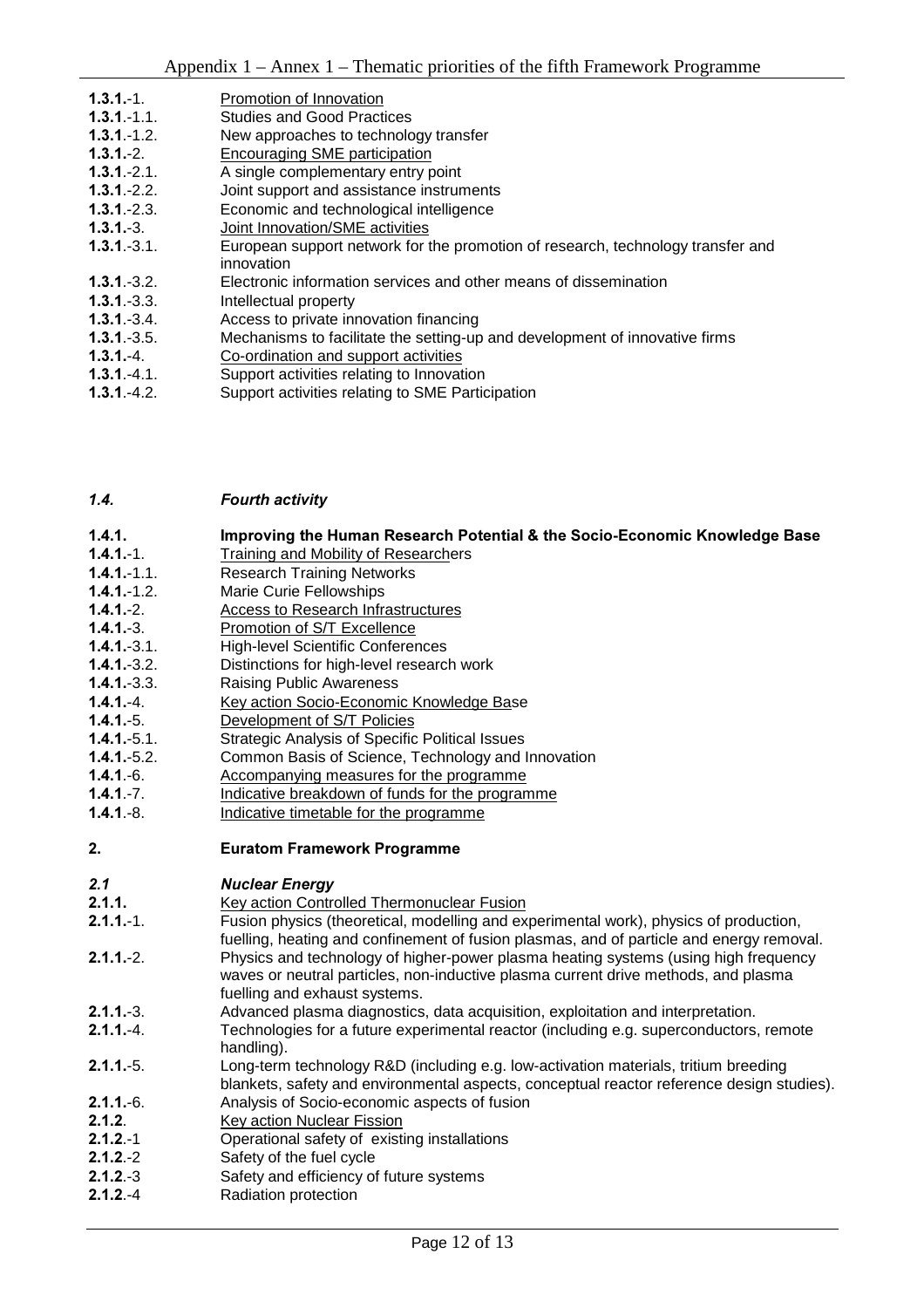- 2.1.3. RTD activities of a generic nature<br>
2.1.3.-1 Radiation protection and health
- Radiation protection and health
- 2.1.3.-2 Environmental transfer of radioactive material
- 2.1.3.-3 Industrial and medical uses and natural sources of radiation<br>2.1.3.-4 Internal and external dosimetry
- 2.1.3.-4 Internal and external dosimetry<br>2.1.4. Support for research infrastruction
- Support for research infrastructures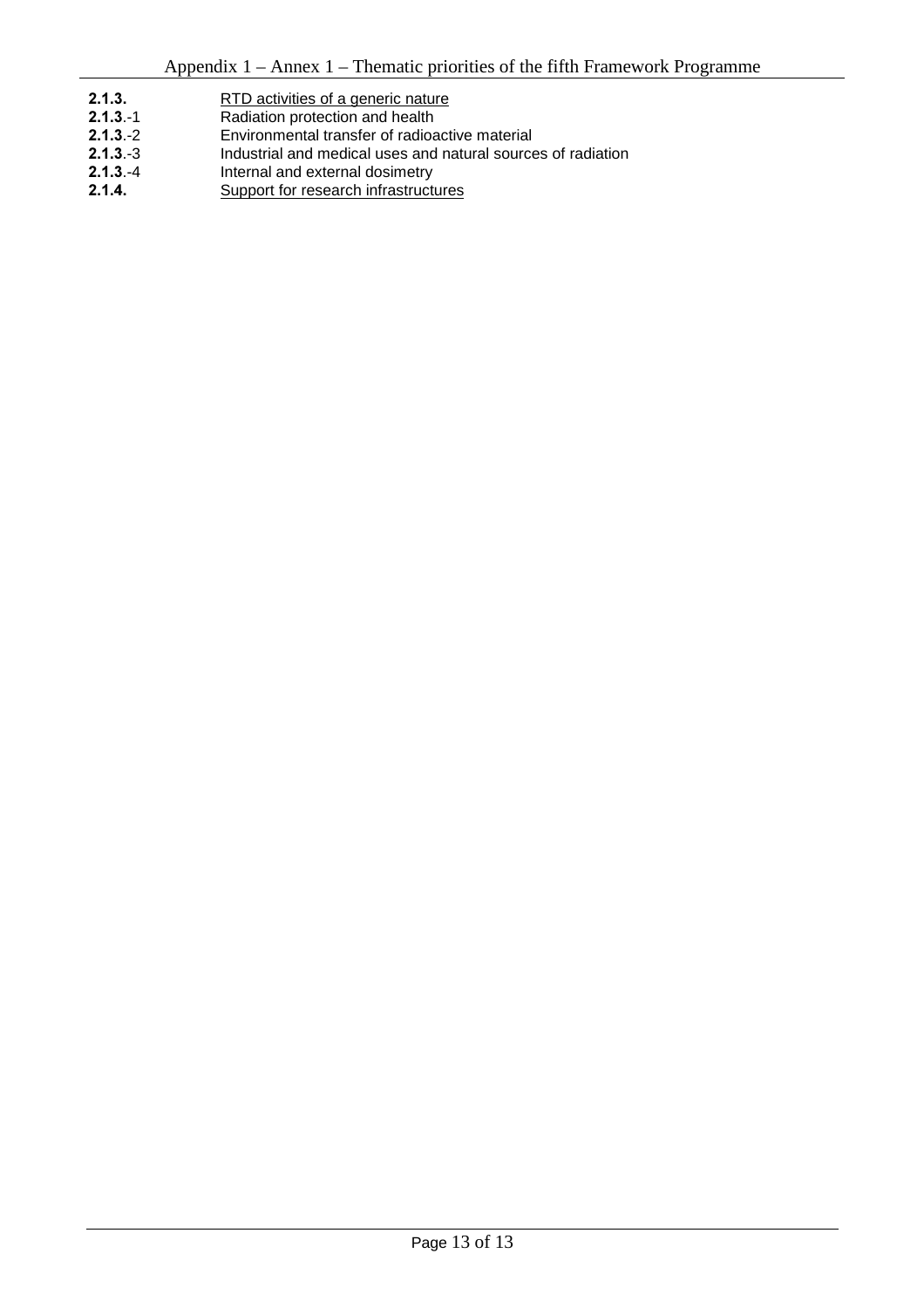Annex 2

Country Codes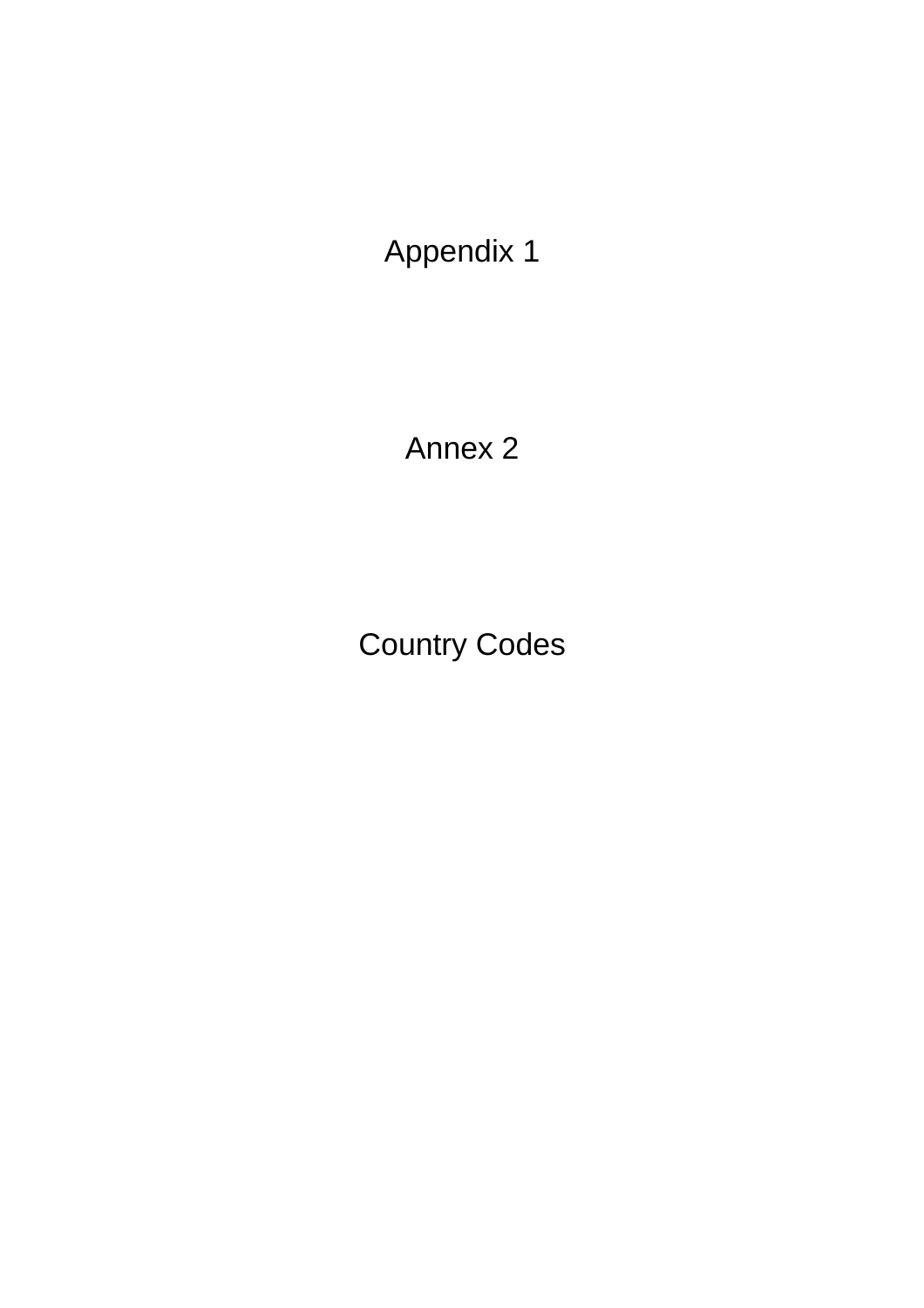| CODE       | <b>COUNTRY</b>                     | CODE                   |                  |
|------------|------------------------------------|------------------------|------------------|
|            |                                    |                        |                  |
| В          | Belgium                            | GD                     | Grena            |
| DK         | Denmark                            | GЕ                     | Georg            |
| D          | Germany                            | GH                     | Ghana            |
| EL         | Greece                             | GM                     | The G            |
| E          | Spain                              | GN                     | Guinea           |
| F<br>IRL   | France<br>Ireland                  | GQ<br>GT               | Equato           |
| L          | Italy                              | <b>GW</b>              | Guater<br>Guinea |
| L          | Luxembourg                         | GY                     | Guyan            |
| NL         | Netherlands                        | HN                     | Hondu            |
| А          | Austria                            | HR                     | Croatia          |
| P          | Portugal                           | ΗT                     | Haiti            |
| <b>FIN</b> | Finland                            | HU                     | Hunga            |
| S          | Sweden                             | ID                     | Indone           |
| UK         | United Kingdom                     | IL                     | Israel           |
| AD         | Andorra                            | IN                     | India            |
| AE         | United Arab Emirates               | IQ                     | Iraq             |
| AF<br>AG   | Afghanistan<br>Antigua and Barbuda | IR.                    | Iran             |
| AL         | Albania                            | IS<br>JM               | Icelan<br>Jamai  |
| AM         | Armenia                            | JO                     | Jordar           |
| AO         | Angola                             | JP                     | Japan            |
| AR         | Argentina                          | KE                     | Kenya            |
| AU         | Australia                          | ΚG                     | Kyrgyz           |
| AZ         | Azerbaijan                         | KΗ                     | <b>Camb</b>      |
| BA         | Bosnia and Herzegovina             | ΚI                     | Kiribat          |
| ВB         | <b>Barbados</b>                    | KM                     | The C            |
| BD         | Bangladesh                         | ΚN                     | Saint I          |
| ΒF         | Burkina Faso                       | КP                     | North            |
| BG         | Bulgaria                           | KR.                    | South            |
| BН<br>BI   | <b>Bahrain</b><br>Burundi          | <b>KW</b><br>ΚZ        | Kuwai<br>Kazak   |
| BJ         | Benin                              | LA                     | Laos             |
| ΒN         | Brunei                             | LВ                     | Leban            |
| BO         | Bolivia                            | LC                     | Saint I          |
| BR         | Brazil                             | Ш                      | Liecht           |
| ВS         | The Bahamas                        | LK                     | Sri Lar          |
| ВT         | Bhutan                             | LR                     | Liberia          |
| <b>BW</b>  | Botswana                           | LS                     | Lesoth           |
| BY         | <b>Belarus</b>                     | LT                     | Lithua           |
| BZ         | Belize                             | LV                     | Latvia           |
| СA         | Canada                             | LY                     | Libya            |
| CD<br>СF   | Democratic Republic of the Congo   | МA<br>МC               | Moroc            |
| СG         | Central African Republic<br>Congo  | <b>MD</b>              | Monac            |
| CH         | Switzerland                        | МG                     | Moldo<br>Madag   |
| СI         | Côte d'Ivoire                      | MН                     | Marsh            |
| <b>CL</b>  | Chile                              | ML                     | Mali             |
| СM         | Cameroon                           | MM                     | Myann            |
| <b>CN</b>  | China                              | ΜN                     | Mongo            |
| CO         | Colombia                           | ΜR                     | Maurit           |
| CR.        | Costa Rica                         | МT                     | Malta            |
| CU         | Cuba                               | MU                     | Maurit           |
| СV         | Cape Verde                         | MV                     | Maldiv           |
| CY<br>CZ   | Cyprus                             | <b>MW</b><br><b>MX</b> | Malaw            |
| DJ         | Czech Republic<br>Djibouti         | ΜY                     | Mexico<br>Malays |
| <b>DM</b>  | Dominica                           | ΜZ                     | Mozar            |
| DO         | Dominican Republic                 | NA.                    | Namib            |
| DZ         | Algeria                            | NE                     | Niger            |
| EC         | Ecuador                            | ΝG                     | Nigeria          |
| EE         | Estonia                            | NI                     | Nicara           |
| ЕG         | Egypt                              | <b>NO</b>              | Norwa            |
| ER         | Eritrea                            | <b>NP</b>              | Nepal            |
| ET         | Ethiopia                           | NR.                    | Nauru            |
| FJ         | Fiji                               | NZ                     | New Z            |
| <b>FM</b>  | Micronesia                         | OM                     | Oman             |
| GA         | Gabon                              | PA                     | Panan            |

| CODE            | COUNTRY                    |
|-----------------|----------------------------|
|                 |                            |
| GD              | Grenada                    |
| GЕ              | Georgia                    |
| GН              | Ghana                      |
| GМ<br>GΝ        | The Gambia<br>Guinea       |
| GQ              | Equatorial Guinea          |
| GT              | Guatemala                  |
| GW<br>GY        | Guinea-Bissau<br>Guyana    |
| ΗN              | Honduras                   |
| ΗR              | Croatia                    |
| HТ<br>HU        | Haiti<br>Hungary           |
| ID              | Indonesia                  |
| IL              | Israel                     |
| IN<br>IQ        | India<br>Iraq              |
| ΙR              | Iran                       |
| IS              | Iceland                    |
| JM<br>JO        | Jamaica<br>Jordan          |
| JP              | Japan                      |
| ΚE              | Kenya                      |
| ΚG              | Kyrgyzstan                 |
| KΗ<br>KI        | Cambodia<br>Kiribati       |
| ΚM              | The Comoros                |
| KΝ              | Saint Kitts and Nevis      |
| ΚP<br>ΚR        | North Korea<br>South Korea |
| ΚW              | Kuwait                     |
| ΚZ              | Kazakhstan                 |
| LA<br>LB        | Laos<br>Lebanon            |
| LC              | Saint Lucia                |
| LI<br>LK        | Liechtenstein              |
| LR              | Sri Lanka<br>Liberia       |
| LS              | Lesotho                    |
| LT              | Lithuania                  |
| LV<br>LY        | Latvia<br>Libya            |
| МA              | Morocco                    |
| МC              | Monaco<br>Moldova          |
| MD<br>MG        | Madagascar                 |
| ΜН              | Marshall Islands           |
| ML<br><b>MM</b> | Mali<br>Myanmar            |
| ΜN              | Mongolia                   |
| МR              | Mauritania                 |
| МT<br>MU        | Malta<br>Mauritius         |
| MV              | Maldives                   |
| МW              | Malawi                     |
| МX<br>MY        | Mexico<br>Malaysia         |
| ΜZ              | Mozambique                 |
| ΝA              | Namibia                    |
| NΕ<br>ΝG        | Niger<br>Nigeria           |
| NI              | Nicaragua                  |
| NΟ              | Norway                     |
| NΡ              | Nepal                      |
| ΝR<br>ΝZ        | Nauru<br>New Zealand       |
| OМ              | Oman                       |
| PA              | Panama                     |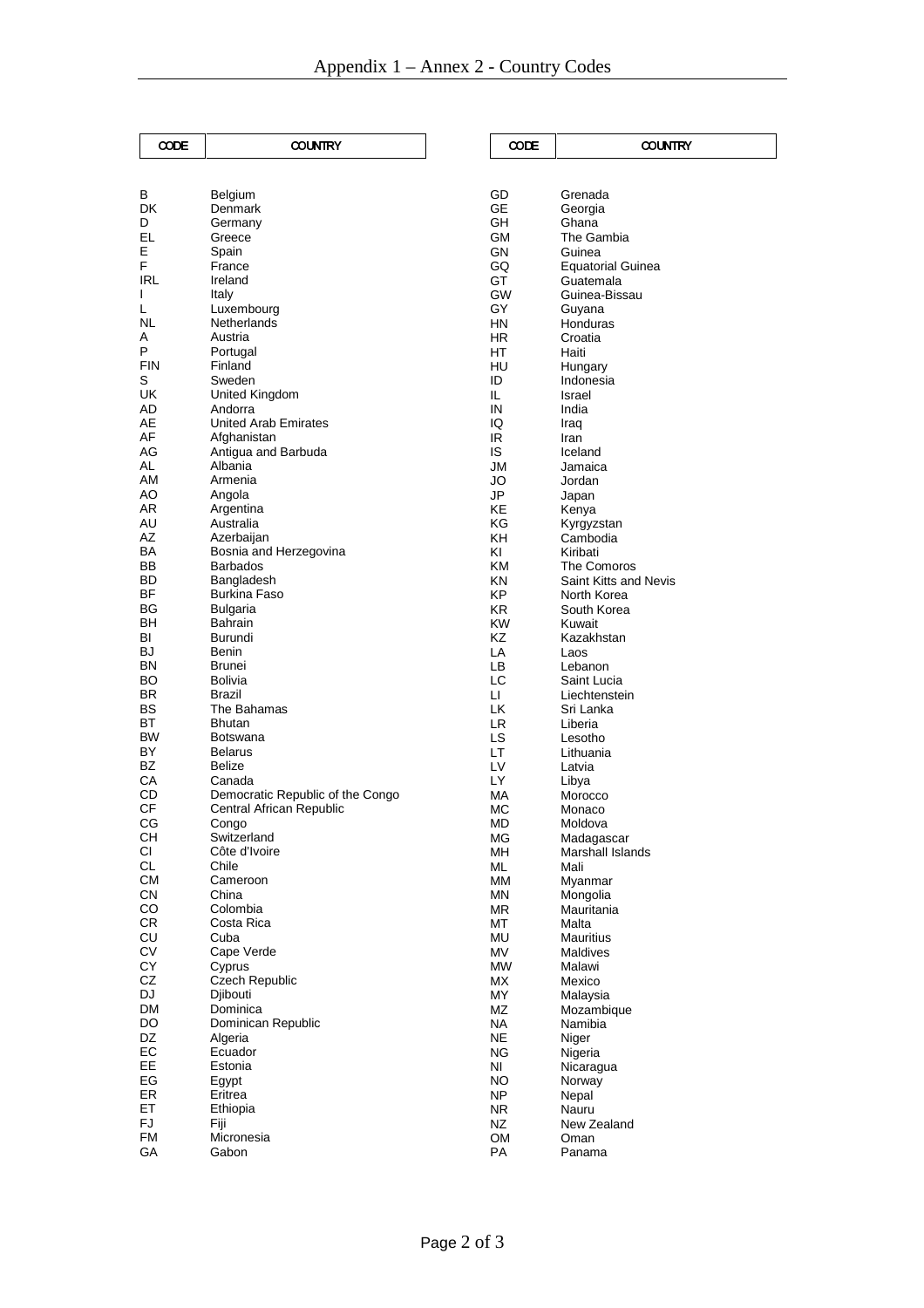| CODE     | <b>COUNTRY</b>                   |
|----------|----------------------------------|
|          |                                  |
| РE       | Peru                             |
| PG       | Papua New Guinea                 |
| РH       | Philippines                      |
| РK       | Pakistan                         |
| PL       | Poland                           |
| PS'      | West Bank and Gaza Strip         |
| PW       | Palau                            |
| PY       | Paraguay                         |
| QA       | Qatar                            |
| RO       | Romania                          |
| RU       | Russia                           |
| RW       | Rwanda                           |
| SA       | Saudi Arabia                     |
| SB<br>SC | Solomon Islands<br>Seychelles    |
| SD       | Sudan                            |
| SG       | Singapore                        |
| SI       | Slovenia                         |
| SK       | Slovakia                         |
| SL       | Sierra Leone                     |
| SΜ       | San Marino                       |
| SN       | Senegal                          |
| SO       | Somalia                          |
| SR       | Suriname                         |
| ST       | São Tomé and Príncipe            |
| S٧<br>SY | El Salvador                      |
| SZ       | Syria<br>Swaziland               |
| TD       | Chad                             |
| ТG       | Togo                             |
| TН       | Thailand                         |
| TJ       | Tajikistan                       |
| ТM       | Turkmenistan                     |
| ΤN       | Tunisia                          |
| то       | Tonga                            |
| TR       | Turkey                           |
| ΤT       | Trinidad and Tobago              |
| T٧<br>TW | Tuvalu                           |
| TZ       | Taiwan<br>Tanzania               |
| UA       | Ukraine                          |
| UG       | Uganda                           |
| US       | <b>United States</b>             |
| UY       | Uruguay                          |
| UZ       | Uzbekistan                       |
| VА       | Vatıcan City                     |
| VC       | Saint Vincent and the Grenadines |
| VE       | Venezuela                        |
| VN       | Vietnam                          |
| VU<br>WS | Vanuatu                          |
| YE       | Samoa<br>Yemen                   |
| YU       | Yugoslavia                       |
| ΖA       | South Africa                     |
| ZM       | Zambia                           |
| ZW       | Zimbabwe                         |
| $807^1$  | Former Yugoslav Republic of      |
|          | Macedonia                        |

<u>.</u>

<sup>&</sup>lt;sup>1</sup> Provisional code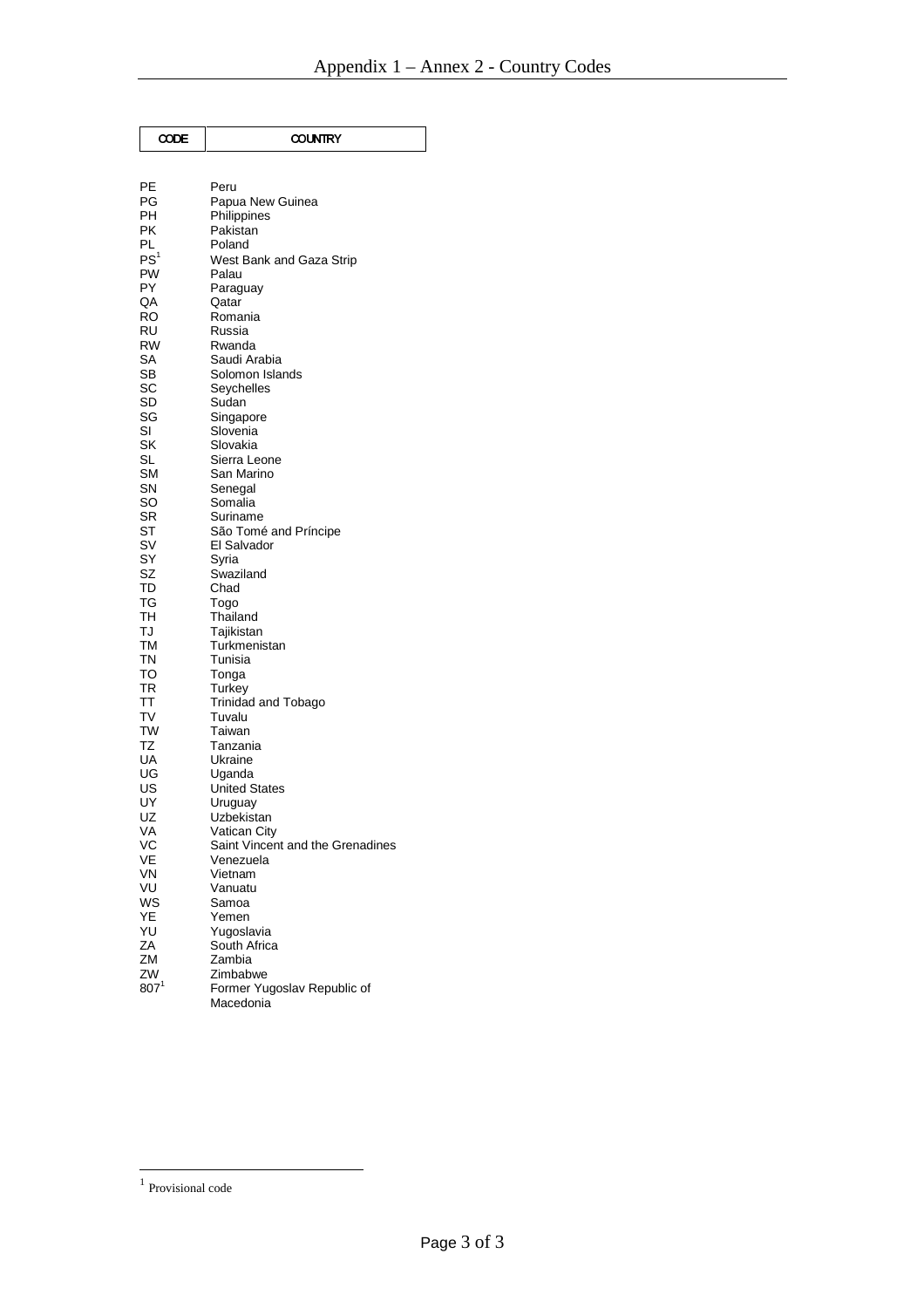Annex 3

NACE codes for business activities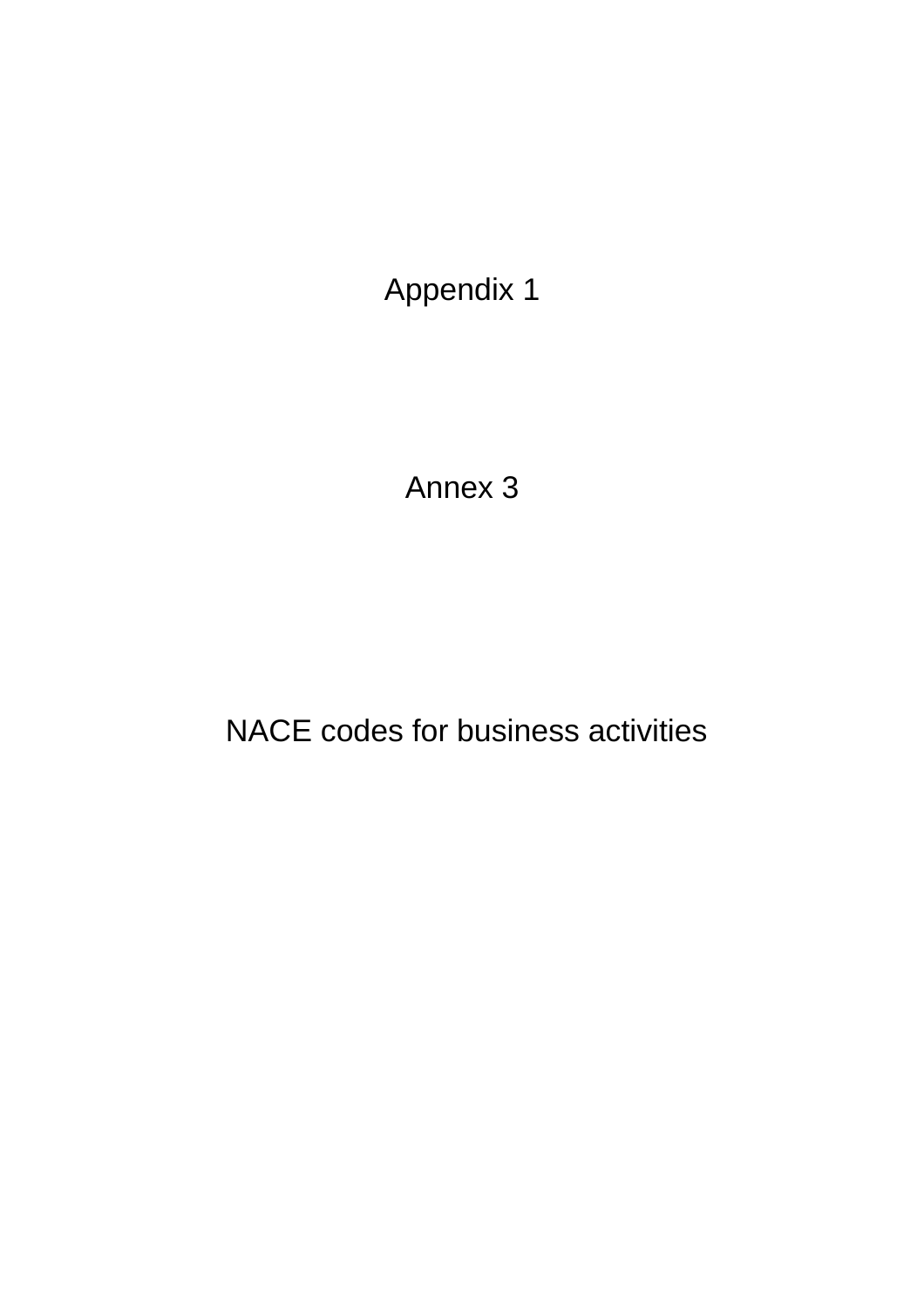| <b>Division</b>  | Description                                                                                                                        |
|------------------|------------------------------------------------------------------------------------------------------------------------------------|
| Section A        | Agriculture, hunting and forestry                                                                                                  |
| 01<br>02         | Agriculture, hunting and related service activities<br>Forestry, logging and related service activities                            |
| <b>Section B</b> | Fishing                                                                                                                            |
| 05               | Fishing, operation of fish hatcheries and fish farms; service activities incidental to fishing                                     |
| Section C        | Mining and quarrying                                                                                                               |
| 10               | Mining of coal and lignite; extraction of peat                                                                                     |
| 11               | Extraction of crude petroleum and natural gas; service activities incidental to oil and gas                                        |
|                  | extraction, excluding surveying                                                                                                    |
| 12<br>13         | Mining of uranium and thorium ores<br>Mining of metal ores                                                                         |
| 14               | Other mining and quarrying                                                                                                         |
| Section D        | Manufacturing                                                                                                                      |
| 15               | Manufacture of food products and beverages                                                                                         |
| 16               | Manufacture of tobacco products                                                                                                    |
| 17               | Manufacture of textiles                                                                                                            |
| 18               | Manufacture of wearing apparel; dressing and dyeing of fur                                                                         |
| 19               | Tanning and dressing of leather; manufacture of luggage, handbags, saddlery, harness and                                           |
|                  | footwear                                                                                                                           |
| 20               | Manufacture of wood and of products of wood and cork, except furniture; manufacture of<br>articles of straw and plaiting materials |
| 21               | Manufacture of pulp, paper and paper products                                                                                      |
| 22               | Publishing, printing and reproduction of recorded media                                                                            |
| 23               | Manufacture of coke, refined petroleum products and nuclear fuel                                                                   |
| 24               | Manufacture of chemicals and chemical products                                                                                     |
| 25               | Manufacture of rubber and plastic products                                                                                         |
| 26               | Manufacture of other non-metallic mineral products                                                                                 |
| 27               | Manufacture of basic metals                                                                                                        |
| 28               | Manufacture of fabricated metal products, except machinery and equipment                                                           |
| 29<br>30         | Manufacture of machinery and equipment n.e.c.<br>Manufacture of office machinery and computers                                     |
| 31               | Manufacture of electrical machinery and apparatus n.e.c.                                                                           |
| 32               | Manufacture of radio, television and communication equipment and apparatus                                                         |
| 33               | Manufacture of medical, precision and optical instruments, watches and clocks                                                      |
| 34               | Manufacture of motor vehicles, trailers and semi-trailers                                                                          |
| 35               | Manufacture of other transport equipment                                                                                           |
| 35.1             | Building and repairing of ships and boats                                                                                          |
| 35.2             | Manufacture of railway and tramway locomotives and rolling stock                                                                   |
| 35.3             | Manufacture of aircraft and spacecraft                                                                                             |
| a                | Manufacture of helicopter                                                                                                          |
| b                | Manufacture of aeroplanes for the transport of goods or passengers, for use by the<br>defence forces, for sports or other purposes |
| c <sup>1</sup>   | Manufacture of parts and accessories of the aircraft of this class                                                                 |
| <b>Division</b>  | <b>Description</b>                                                                                                                 |
|                  |                                                                                                                                    |

## NACE codes for business activities

 $\overline{a}$ 

<sup>1</sup> Includes: major assemblies such as fuselages, wings, doors, control surfaces, landing gear, fuel tanks, nacelles, airscrews, helicopter rotors and propelled rotor blades, motors and engines of a kind typically found on aircraft, parts of turbojets and turbopropellers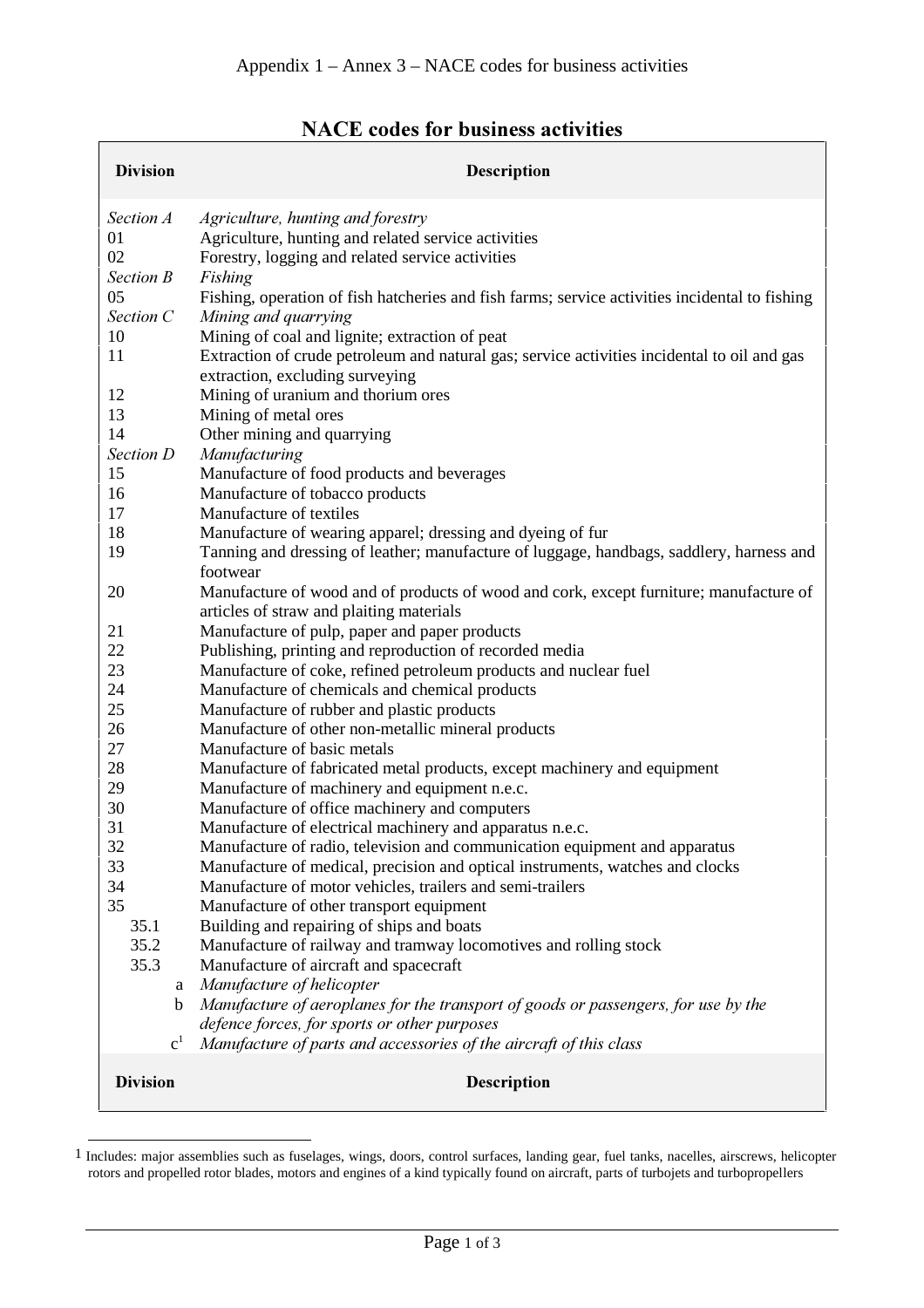| d <sup>2</sup>  | <b>Others</b>                                                                                                        |
|-----------------|----------------------------------------------------------------------------------------------------------------------|
| 36              | Manufacture of furniture; manufacturing n.e.c.                                                                       |
| 37              | Recycling                                                                                                            |
| Section E       | Electricity, gas and water supply                                                                                    |
| 40              | Electricity, gas, steam and hot water supply                                                                         |
| 41              | Collection, purification and distribution of water                                                                   |
| Section F       | Construction                                                                                                         |
| 45              | Construction                                                                                                         |
|                 |                                                                                                                      |
| Section G       | Wholesale and retail trade; repair of motor vehicles, motorcycles and personal and                                   |
|                 | household goods                                                                                                      |
| 50              | Sale, maintenance and repair of motor vehicles and motorcycles; retail sale of automotive                            |
|                 | fuel                                                                                                                 |
| 51              | Wholesale trade and commission trade, except of motor vehicles and motorcycles                                       |
| 52              | Retail trade, except of motor vehicles and motorcycles; repair of personal and household                             |
|                 | goods                                                                                                                |
| Section H       | Hotels and restaurants                                                                                               |
| 55              | Hotels and restaurants                                                                                               |
| Section I       | Transport, storage and communication                                                                                 |
| 60              | Land transport; transport via pipelines                                                                              |
| 61              | Water transport                                                                                                      |
| 61.1            | Sea and coastal water transport                                                                                      |
| e               | Transport of passenger or freight over water                                                                         |
| f               | Operation of excursion, cruse or sightseeing boats                                                                   |
| g               | Operation of ferries, water taxis, etc.                                                                              |
| 62              | Air transport                                                                                                        |
| h               | Transport of passenger or freight by airlines                                                                        |
| 63              | Supporting and auxiliary transport activities; activities of travel agencies                                         |
| 63.1            | Cargo handling and storage                                                                                           |
| 63.2            | Other supporting transport activities                                                                                |
| $\mathbf{i}$    | Operation of terminal facilities such as harbours and piers, waterway locks etc.                                     |
|                 | Airport and air-traffic control activities                                                                           |
| 63.3            | Activities of travel agencies and tour operators; tourist assistance activities n.e.c.                               |
| 63.4            | Activities of other transport agencies                                                                               |
|                 | k Forwarding of freight                                                                                              |
| 64              | Post and telecommunications                                                                                          |
| Section J       | <i>Financial intermediation</i>                                                                                      |
| 65<br>66        | Financial intermediation, except insurance and pension funding                                                       |
| 67              | Insurance and pension funding, except compulsory social security<br>Activities auxiliary to financial intermediation |
| Section K       | Real estate, renting and business activities                                                                         |
| 70              | Real estate activities                                                                                               |
|                 |                                                                                                                      |
| <b>Division</b> | <b>Description</b>                                                                                                   |
| 71              | Renting of machinery and equipment without operator and of personal and households<br>goods                          |
| 72              | Computer and related activities                                                                                      |

<sup>&</sup>lt;sup>2</sup> This includes: manufacture of gliders, hang-gliders, manufacture of dirigibles and balloons, manufacture of spacecraft and spacecraft launch vehicles, satellites, planetary probes, orbital stations, shuttles, manufacture of aircraft launching gear, deck arresters, etc., manufacture of ground flying trainers. However 35.3 should **excludes**:manufacture of parachutes, military ballistic missiles, ignition parts and other electrical parts for internal combustion engines, instruments used on aircraft, and air navigation systems.

 $\overline{a}$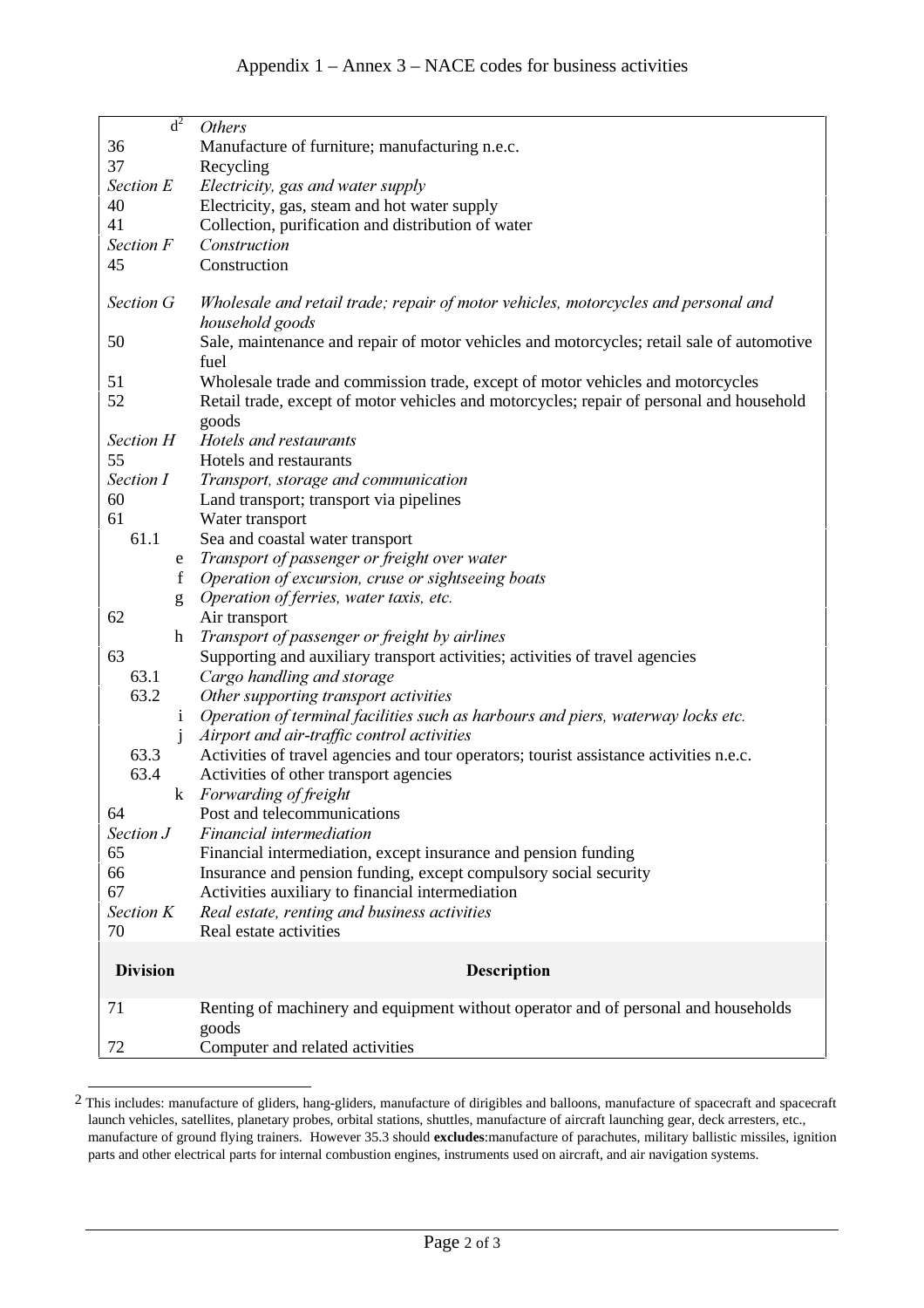| 73               | Research and development                                                  |
|------------------|---------------------------------------------------------------------------|
| 1                | Research and experimental development on natural sciences and engineering |
| m                | Research and experimental development on social sciences and humanities   |
| 74               | Other business activities                                                 |
| Section L        | Public administration and defence; compulsory social security             |
| 75               | Public administration and defence; compulsory social security             |
| <i>Section M</i> | Education                                                                 |
| 80               | Education                                                                 |
| <i>Section N</i> | Health and social work                                                    |
| 85               | Health and social work                                                    |
| Section O        | Other community, social and personal service activities                   |
| 90               | Sewage and refuse disposal, sanitation and similar activities             |
| 91               | Activities of membership organisations n.e.c.                             |
| 92               | Recreational, cultural and sporting activities                            |
| 93               | Other service activities                                                  |
| Section P        | Private households with employed persons                                  |
| 95               | Private households with employed persons                                  |
| Section Q        | Extra-territorial organisations and bodies                                |
| 99               | Extra-territorial organisations and bodies                                |
|                  |                                                                           |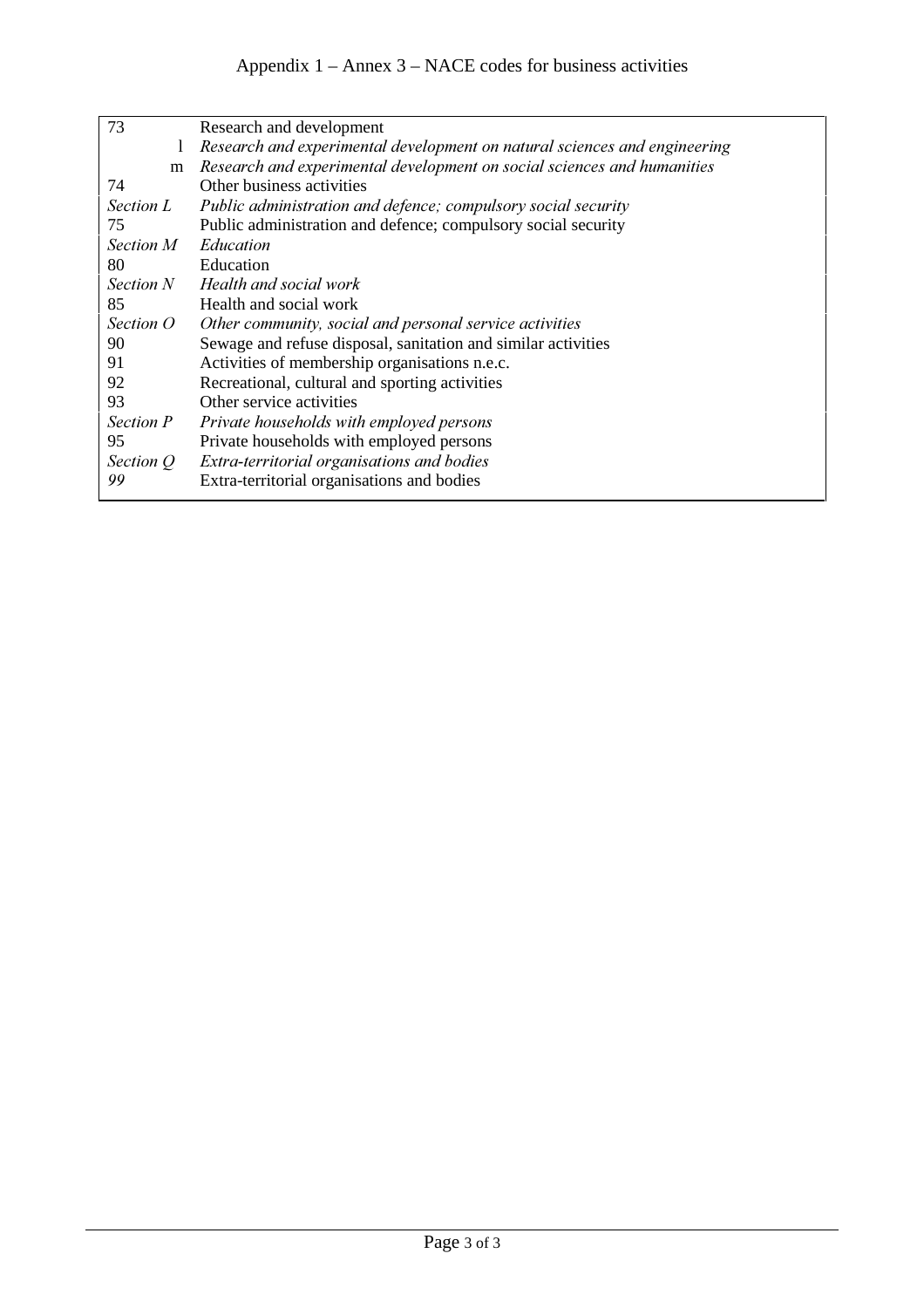Annex 4

# Special conditions for the Participation to and Financing in the programme

Confirming the international role of Community **Research**